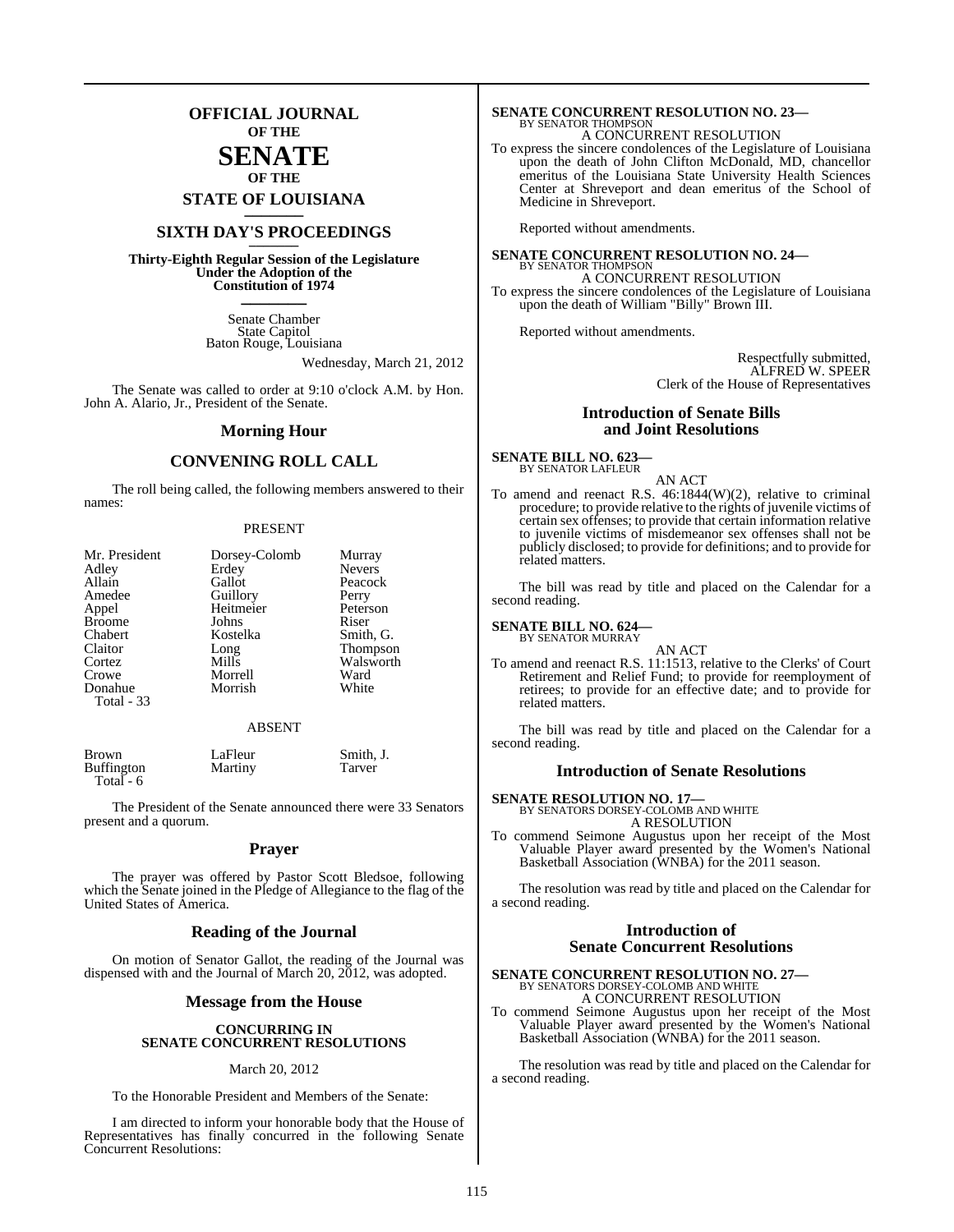## **Page 2 SENATE 6th DAY'S PROCEEDINGS**

March 21, 2012

#### **Senate Bills and Joint Resolutions on Second Reading to be Referred**

#### **SENATE BILL NO. 621—** BY SENATOR MURRAY

AN ACT

To amend and reenact R.S. 13:2497 and 2500.2(A)(1), and to repeal R.S. 13:2500.3, to provide relative to courts and judicial procedures; to provide relative to the Municipal Court and Traffic Court of New Orleans; to provide relative to certain court fees and salaries; to remove reference to specific dollar amounts of salaries for certain deputy clerks of the Municipal Court of New Orleans; to provide for an increase in certain fees collected by the Municipal Court of New Orleans; to repeal authority of the Municipal Court and Traffic Court of New Orleans to collect bail bond fees; and to provide for related matters.

The bill was read by title and referred by the President to the Committee on Judiciary A.

#### **SENATE BILL NO. 622—** BY SENATOR AMEDEE

AN ACT

To amend and reenact R.S. 36:202(A) and 203, relative to the Department of Culture, Recreation and Tourism; authorizes the lieutenant governor to perform the duties, functions and responsibilities of the secretary of culture, recreation and tourism; and to provide for related matters.

The bill was read by title and referred by the President to the Committee on Senate and Governmental Affairs.

#### **Message from the House**

#### **ASKING CONCURRENCE IN HOUSE CONCURRENT RESOLUTIONS**

March 20, 2012

To the Honorable President and Members of the Senate:

I am directed to inform your honorable body that the House of Representatives has finally passed and asks your concurrence in the following House Concurrent Resolutions:

HCR NO. 48

Respectfully submitted, ALFRED W. SPEER Clerk of the House of Representatives

### **House Concurrent Resolutions on First Reading**

HOUSE CONCURRENT RESOLUTION NO. 48<br>BY REPRESENTATIVES KLECKLEY, ABRAMSON, ADAMS, ANDERS, ARMES, ARNOLD, BADON, BARRAS, BARROW, BERTHELOT, BILLIOT,<br>STUART BISHOP, WESLEY BISHOP, BROADWATER, BROSSETT,<br>BROWN, BURFORD, HENRY B PUGH, PYLANT, REYNOLDS, RICHARD, RICHARDSÓN, RÍTCHIE,<br>ROBIDEAUX, SCHEXNAYDER, SCHRODER, SEABAUGH, SHADOIN,<br>SIMON, SMITH, ST. GERMAIN, TALBOT, THIBAUT, THIERRY,<br>THOMPSON, WHITNEY, ALFRED WILLIAMS, PATRICK WILLIAMS, AND WILLMOTT

#### A CONCURRENT RESOLUTION

To recognize the bicentennial of Louisiana's statehood and to encourage participation in local and statewide bicentennial observances and activities.

The resolution was read by title and placed on the Calendar for a second reading.

#### **Reports of Committees**

The following reports of committees were received and read:

#### **REPORT OF COMMITTEE ON**

### **JUDICIARY B**

Senator Jean-Paul "JP" Morrell, Chairman on behalf of the Committee on Judiciary B, submitted the following report:

#### March 20, 2012

To the President and Members of the Senate:

I am directed by your Committee on Judiciary B to submit the following report:

## **SENATE BILL NO. 95—** BY SENATOR MORRELL

AN ACT To amend and reenact the introductory paragraph of R.S. 37:1798(A)(1), relative to information furnished to police or sheriff; requires a pawnbroker to provide all transactional information obtained to the Department of Public Safety and Corrections, division of probation and parole; to provide relative to the means for providing transactional information; to provide with respect to time delays for delivery of certain information; and to provide for related matters.

Reported with amendments.

#### **SENATE BILL NO. 97—**

BY SENATOR MORRELL AND REPRESENTATIVE ARNOLD AN ACT

To enact Part IV of Chapter 35 of Title 13 of the Louisiana Revised Statutes of 1950, to be comprised of R.S. 13:5631 through 5636 and R.S.  $36:4(B)(1)(ff)$ ; to create and provide relative to the Louisiana Sheriff's Executive Management Institute; to provide relative to the board of directors, their qualifications and appointment; to provide for Senate confirmation; to provide for the necessary conditions required to receive an increase in compensation; and to provide for related matters.

Reported with amendments.

#### **SENATE BILL NO. 109—** BY SENATOR MORRELL

AN ACT

To amend and reenact the introductory paragraph of R.S. 26:71(A), the introductory paragraph of  $R.S. 26:271(A)$ , and the introductory paragraph of R.S. 26:903, relative to alcohol and tobacco permits; to establish permit fees not to exceed a maximum amount for a particular permit; to provide for rule making authority to set these fees; and to provide for related matters.

Reported favorably.

## **SENATE BILL NO. 110—** BY SENATOR MORRELL

#### AN ACT

To amend and reenact R.S. 26:91(A)(2) and 287(A)(1)(a), relative to the office of alcohol and tobacco control; to provide relative to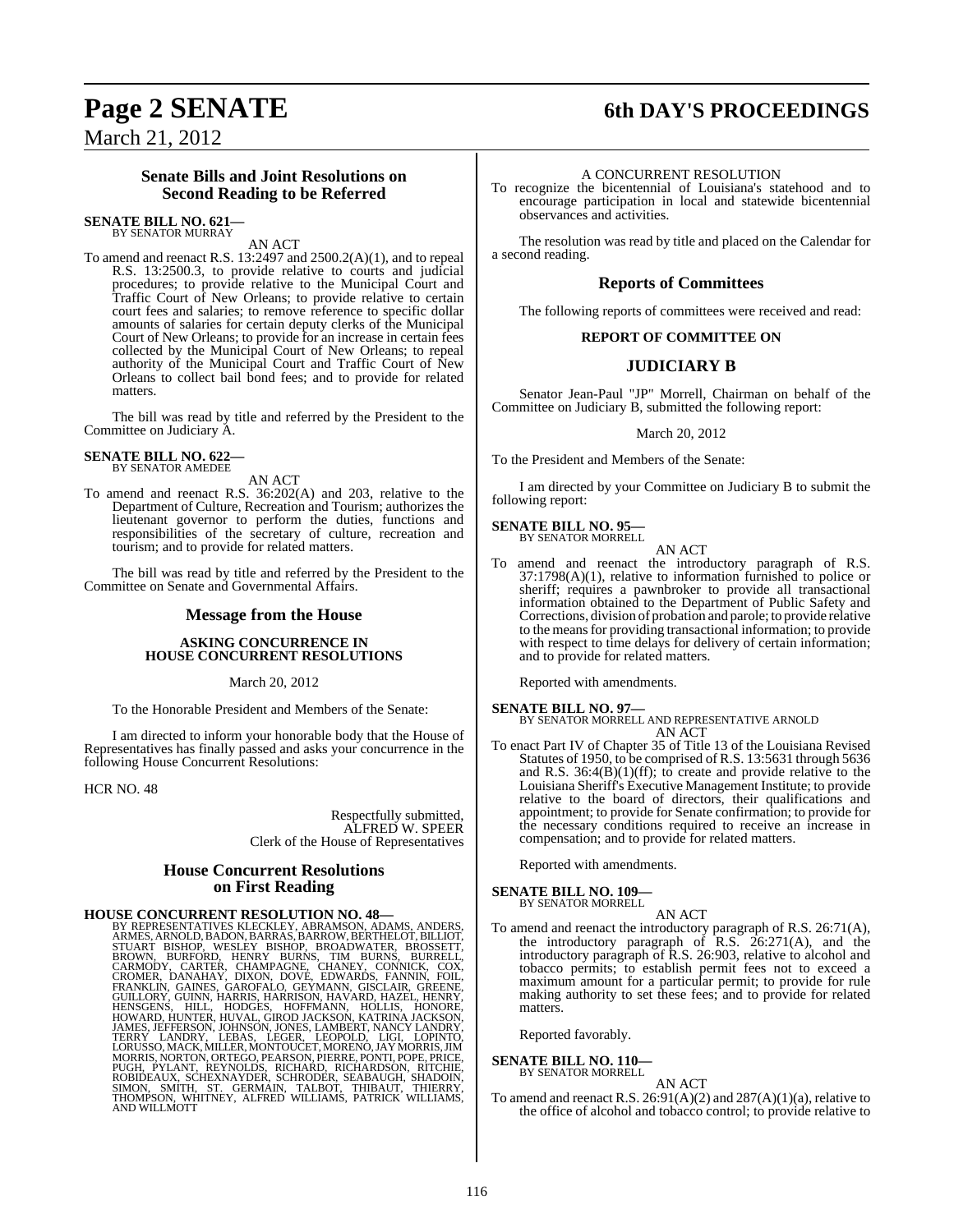# **6th DAY'S PROCEEDINGS Page 3 SENATE**

# March 21, 2012

the suspension or revocation of permits; and to provide for related matters.

Reported favorably.

#### **SENATE BILL NO. 117—** BY SENATOR MORRELL

AN ACT

To amend and reenact R.S.  $26:90(A)(12)$  and  $286(A)(12)$ , and to enact R.S.  $26:911(A)(5)$ , relative to the office of alcohol and tobacco control; to prohibit the acceptance of nutritional assistance benefits for the purchase of alcohol or tobacco products; and to provide for related matters.

Reported with amendments.

## **SENATE BILL NO. 174—** BY SENATOR MORRELL

AN ACT

To amend and reenact R.S. 13:2501.1(F) and to enact R.S. 13:1337(C), 2151(E) and 2151.4(E), relative to courts and judicial procedure; to provide relative to the jurisdiction of the Traffic Court of New Orleans and the First and Second City Courts of New Orleans; to provide relative to appeals by any person aggrieved by a decision concerning a traffic violation enforced by the city of New Orleans' automated traffic enforcement system; to provide certain terms and conditions; and to provide for related matters.

Reported with amendments.

## **SENATE BILL NO. 262—** BY SENATOR MORRELL

AN ACT

To amend and reenact R.S. 26:80(A), (F)(2), and (H) and 280(A),  $(F)(2)$ , and  $(H)$ , and to enact R.S. 26:80 $(I)$ ,  $(J)$ , and  $(K)$ , and  $280(I)$ , (J) and  $(K)$ , relative to the office of alcohol and tobacco control, to provide relative to the qualifications of applicants for alcoholic beverage permits; to provide relative to the consideration of arrests, summons, charges, or indictments of applicants; to provide relative to the duty of licensees and permitees to provide certain information to the commissioner; and to provide for related matters.

Reported with amendments.

#### **SENATE BILL NO. 366—** BY SENATOR MORRELL

AN ACT

To amend and reenact R.S. 26:78(A) and 278(A), relative to the contents of applications for alcoholic beverage permits; to provide for the form of sales tax clearance to be submitted with each original and renewal alcoholic beverage application; and to provide for related matters.

Reported with amendments.

Respectfully submitted, JEAN-PAUL "JP" MORRELL Chairman

### **Senate Bills and Joint Resolutions on Second Reading Reported by Committees**

#### **SENATE BILL NO. 70—** BY SENATOR MURRAY

AN ACT

To amend and reenact Code of Civil Procedure Articles 3421 and 3431(A)(introductory paragraph), and to repeal Code of Civil Procedure Article  $3422.1(\bar{G})$ , relative to small successions; to provide relative to small succession procedures and effects; to provide certain definitions, conditions, terms, and requirements; and to provide for related matters.

Reported favorably by the Committee on Judiciary A. The bill was read by title, ordered engrossed and passed to a third reading.

## **SENATE BILL NO. 75—** BY SENATOR KOSTELKA

AN ACT To amend and reenact R.S. 14:403.3(D) and to enact R.S. 14:403.3(E), 403.7 and 403.8, relative to offenses affecting law enforcement; to increase the penalty for communicating false information to law enforcement regarding a missing child under certain circumstances; to create the crimes of failure to report a missing child and failure to report the death of a child; to provide for definitions; to provide for penalties; and to provide for related matters.

Reported favorably by the Committee on Judiciary C. The bill was read by title, ordered engrossed and passed to a third reading.

#### **SENATE BILL NO. 86—**

BY SENATOR BUFFINGTON

AN ACT To amend and reenact the introductory paragraph ofR.S. 40:4(A)(2), relative to the Sanitary Code; to provide with respect to the duties of a healthcare provider with regard to any general duty to warn concerning communicable diseases; and to provide for related matters.

Reported favorably by the Committee on Health and Welfare. The bill was read by title, ordered engrossed and passed to a third reading.

## **SENATE BILL NO. 88—** BY SENATOR BUFFINGTON

AN ACT

To amend and reenact R.S.  $49:968(D)(2)(a)$  and to enact R.S.  $49:968(D)(1)(c)$ , relative to the Administrative Procedure Act; to require agencies to provide written notice to the office of state register upon submission of certain reports to the legislature; to provide for an effective date; and to provide for related matters.

Reported favorably by the Committee on Senate and Governmental Affairs. The bill was read by title, ordered engrossed and passed to a third reading.

**SENATE BILL NO. 105—** BY SENATOR MORRELL

AN ACT

To amend and reenact R.S. 14:402(G), relative to contraband in correctional facilities; to require imposition of a monetary penalty for the introduction of contraband into a correctional facility; and to provide for related matters.

Reported favorably by the Committee on Judiciary C. The bill was read by title, ordered engrossed and passed to a third reading.

## **SENATE BILL NO. 116—** BY SENATOR MILLS

AN ACT

To amend and reenact R.S. 28:912(B)(2) and to enact R.S.  $28:912(B)(1)(g)$  and  $915(B)(8)$ , relative to human services districts; to provide with respect to the naming of Region 4; to provide the authority for the naming of human services districts; and to provide for related matters.

Reported favorably by the Committee on Health and Welfare. The bill was read by title, ordered engrossed and passed to a third reading.

## **SENATE BILL NO. 118—** BY SENATOR GARY SMITH

AN ACT

To amend and reenact R.S. 22:1189, relative to the authority of the commissioner of insurance to promulgate regulations; to provide for the commissioner to promulgate regulations for independent review of benefit determinations; and to provide for related matters.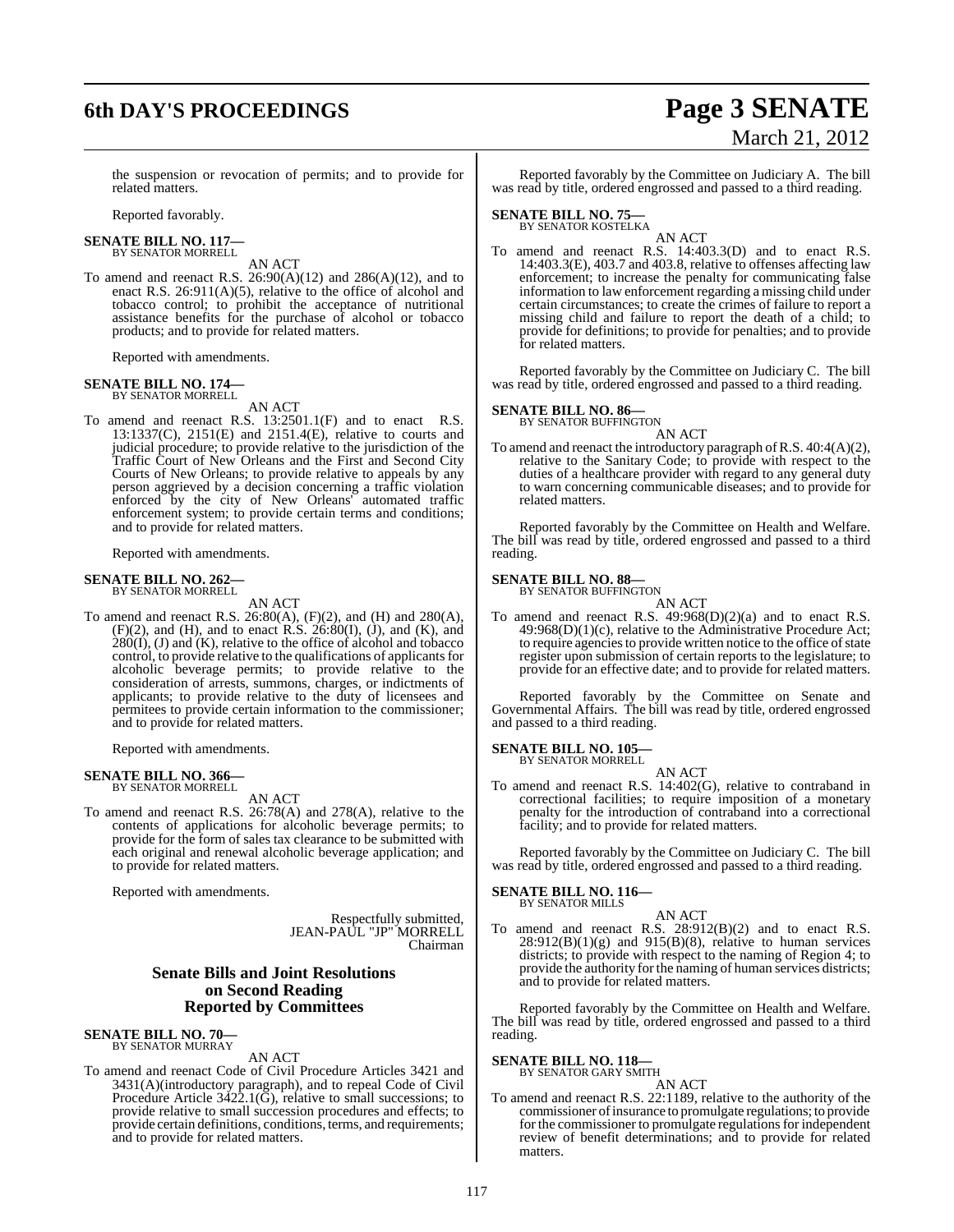## **Page 4 SENATE 6th DAY'S PROCEEDINGS**

Reported favorably by the Committee on Insurance. The bill was read by title, ordered engrossed and passed to a third reading.

## **SENATE BILL NO. 120—** BY SENATOR MILLS

AN ACT

To amend and reenact R.S.  $6:243(B)(4)$  and (C), relative to state banks; to provide for assets acquired by a bank from a failed or failing bank; to increase the amount property must be valued from one hundred thousand to two hundred fifty thousand dollars before a qualified appraisal on property is annually required; and to provide for related matters.

Reported favorably by the Committee on Commerce, Consumer Protection, and International Affairs. The bill was read by title, ordered engrossed and passed to a third reading.

## **SENATE BILL NO. 122—** BY SENATOR WHITE

AN ACT

To amend and reenact R.S. 15:541(2)(k) and (25)(f), relative to the registration of sex offenders; to provide relative to certain definitions; and to provide for related matters.

Reported with amendments by the Committee on Judiciary C.

#### **SENATE COMMITTEE AMENDMENTS**

Amendments proposed by Senate Committee on Judiciary C to Original Senate Bill No. 122 by Senator White

#### AMENDMENT NO. 1

On page 1, line 16, after "provisions of" delete the remainder of the line and insert "**R.S. 14:81.2(C)(1),(D)(1), or (D)(2)**." and delete line 17

AMENDMENT NO. 2

On page 2, at the end of line 7 after "provisions of" insert "**R.S. 14:81.2(C)(1), (D)(1), or (D)(2)**." and delete line 8

On motion of Senator Kostelka, the committee amendment was adopted. The amended bill was read by title, ordered engrossed and passed to a third reading.

#### **SENATE BILL NO. 130—** BY SENATOR CROWE

#### AN ACT

To enact R.S. 14:91.9, relative to crimes involving the distribution, purchase, or possession of certain substances; to create the crime of unlawful distribution, purchase, or possession of Kratom; to provide for definitions; to provide for penalties; and to provide for related matters.

Reported favorably by the Committee on Judiciary C. The bill was read by title, ordered engrossed and passed to a third reading.

## **SENATE BILL NO. 145—** BY SENATOR MILLS

#### AN ACT

To amend and reenact R.S. 28:22.8(A) and 451.4(B) and to repeal R.S. 28:894(A)(5) and R.S. 36:259(C)(15), (C)(17) through  $(C)(21)$ ,  $(C)(25)$ , and  $(C)(26)$ , relative to the Department of Health and Hospitals; to delete provisions related to certain supports and services centers and employment service programs no longer in existence; and to provide for related matters.

Reported with amendments by the Committee on Health and Welfare.

#### **SENATE COMMITTEE AMENDMENTS**

Amendments proposed by Senate Committee on Health and Welfare to Original Senate Bill No. 145 by Senator Mills

AMENDMENT NO. 1

On page 1, line 3, delete " $(C)(21)$ ," and insert " $(C)(20)$ ,  $(C)(22)$ ,"

AMENDMENT NO. 2

On page 2, delete lines 1 and 2, and insert:  $\overline{(\overrightarrow{6})}$  (2) Northwest Supports and Services Center. (7) Leesville Residential and Employment Services."

AMENDMENT NO. 3

On page 2, delete lines 12 and 13, and insert:

"Center, Columbia Community Residential and Employment Services, Northwest Supports and Services Center, Leesville Residential and Employment Services,

#### AMENDMENT NO. 4

On page 2, line 21, delete " $(C)(21)$ ," and insert " $(C)(20)$ ,  $(C)(22)$ ,"

On motion of Senator Heitmeier, the committee amendment was adopted. The amended bill was read by title, ordered engrossed and passed to a third reading.

#### **SENATE BILL NO. 146—** BY SENATOR LONG

AN ACT

To enact R.S. 22:1706(H)(10), relative to standards of conduct of public adjusters; to prohibit a public adjuster from acting as an appraiser on claims he or she is adjusting; and to provide for related matters.

Reported with amendments by the Committee on Insurance.

#### **SENATE COMMITTEE AMENDMENTS**

Amendments proposed by Senate Committee on Insurance to Original Senate Bill No. 146 by Senator Long

#### AMENDMENT NO. 1

On page 1, line 12, after "**adjusting**" insert a period "**.**" and delete the remainder of the line

On motion of Senator Morrish, the committee amendment was adopted. The amended bill was read by title, ordered engrossed and passed to a third reading.

#### **SENATE BILL NO. 148—**

BY SENATORS THOMPSON, ALLAIN, GALLOT, LONG, RISER AND WALSWORTH

#### AN ACT

To amend and reenact R.S. 3:3408(A)(10), 3409(B) and (C), 3410(H)(3), 3411(G)(3), and 3420 and to repeal Part VII of Chapter 6 of Title 3 of the Louisiana Revised Statutes of 1950, comprised of R.S. 3:711 through 716, relative to agriculture commodities; to clarify provisions of the Agricultural Commodity Dealer and Warehouse Law; to provide relative to warehouse licenses; to repeal the Agriculture Commodity Marketing Law; to provide for technical corrections; and to provide for related matters.

Reported favorably by the Committee on Agriculture, Forestry, Aquaculture, and Rural Development. The bill was read by title, ordered engrossed and passed to a third reading.

**SENATE BILL NO. 149—**<br>BY SENATORS THOMPSON, ALLAIN, GALLOT, LONG, RISER AND WALSWORTH AN ACT

To amend and reenact R.S. 3:1399(A), the introductory paragraph of 1412(C), 1430.5(E), the introductory paragraph of  $1430.7(A)$ , 1431(26), 1435(3), 1439, 1440, 1441, and 1444(9), relative to the Louisiana Agricultural Liming Materials Law; to clarify the registration date for liming materials; to clarify terms relative to stop orders; to provide for technical corrections; and to provide for related matters.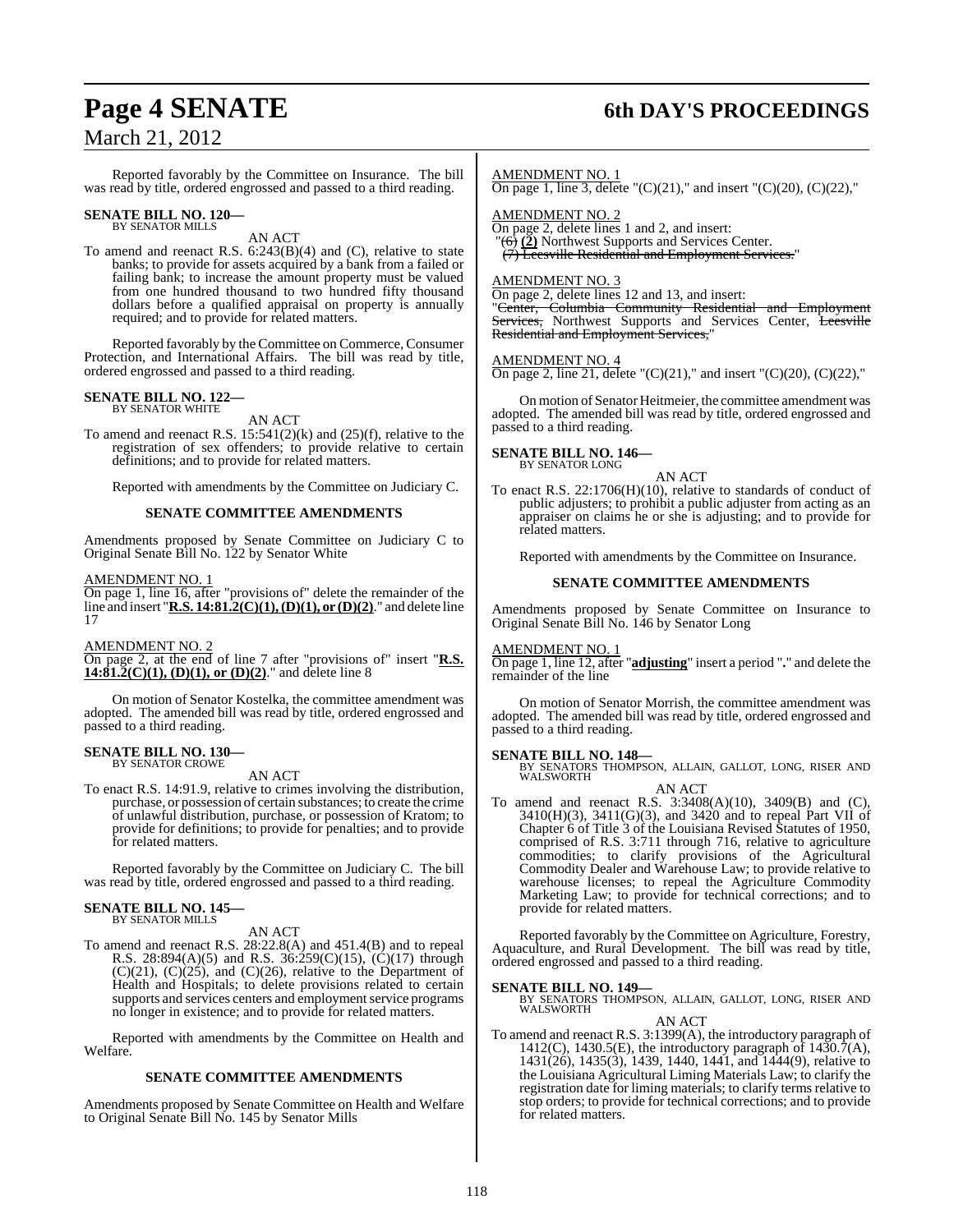# **6th DAY'S PROCEEDINGS Page 5 SENATE**

# March 21, 2012

Reported favorably by the Committee on Agriculture, Forestry, Aquaculture, and Rural Development. The bill was read by title, ordered engrossed and passed to a third reading.

**SENATE BILL NO. 150—** BY SENATORS THOMPSON, ALLAIN, GALLOT, LONG AND WALSWORTH

AN ACT

To amend and reenact R.S. 3:1604(A)(5), 1743(A) and (C), and 3801(C)(3) and (G), relative to changes in the membership of certain commissions within the Department of Agriculture and Forestry; to provide for the membership of the Boll Weevil Eradication Commission; to provide for the membership of the Louisiana Sweet Potato Advertising and Development Commission; to provide for the membership of the Horticulture Commission; and to provide for related matters.

Reported favorably by the Committee on Agriculture, Forestry, Aquaculture, and Rural Development. The bill was read by title, ordered engrossed and passed to a third reading.

**SENATE BILL NO. 151—** BY SENATORS THOMPSON, ALLAIN, GALLOT, LONG, RISER AND WALSWORTH

#### AN ACT

To amend and reenact the introductory paragraph of R.S. 3:3243(G), the introductory paragraph of  $3245(\hat{C})$ , the introductory paragraph of 3246(G),  $\overline{3}367$ (F) and 3383(B) and to enact R.S.  $3:3210(\text{C})(6)$  and  $3365(\text{E})$ , relative to the Pesticide Law; to provide relative to moniesin the Pesticide Fund; to authorize the Structural Pest Control Commission to issue subpoenas; to extend records retention requirements for certain entities; and to provide for related matters.

Reported favorably by the Committee on Agriculture, Forestry, Aquaculture, and Rural Development. The bill was read by title, ordered engrossed and passed to a third reading.

# **SENATE BILL NO. 164—** BY SENATOR MARTINY

AN ACT

To amend and reenact R.S. 6:415(B), (C), (D), (F) and (G), and to enact R.S. 6:415(I), relative to banking; to provide certain restrictions and prohibit certain practices; to provide for loans, credit exposure, derivative transactions, restrictions, and rules; to provide certain definitions; and to provide for related matters.

Reported favorably by the Committee on Commerce, Consumer Protection, and International Affairs. The bill was read by title, ordered engrossed and passed to a third reading.

**SENATE BILL NO. 169—**<br>BY SENATORS ALLAIN, LONG, RISER, THOMPSON AND<br>WALSWORTH AN ACT

To amend and reenact R.S. 3:730.3(B)(1), relative to the membership of the Louisiana Strawberry Marketing Board; to decrease the membership of the board; to provide for technical corrections; and to provide for related matters.

Reported favorably by the Committee on Agriculture, Forestry, Aquaculture, and Rural Development. The bill was read by title, ordered engrossed and passed to a third reading.

#### **SENATE BILL NO. 192—** BY SENATOR ADLEY

#### AN ACT

To enact R.S. 37:3650, relative to professions and occupations; to provide for certain licensure of individuals with military training and experience; to provide terms, conditions, procedures and requirements; to provide for licensure by endorsement for spouses of such individuals; and to provide for related matters.

Reported with amendments by the Committee on Commerce, Consumer Protection, and International Affairs.

#### **SENATE COMMITTEE AMENDMENTS**

Amendments proposed by Senate Committee on Commerce, Consumer Protection and International Affairs to Original Senate Bill No. 192 by Senator Adley

AMENDMENT NO. 1

On page 1, line 17, change "**and**" to "**or**"

#### AMENDMENT NO. 2 On page 2, delete lines 7 through 10

AMENDMENT NO. 3 On page 2, line 11, change "**(4)**" to "**(3)**"

#### AMENDMENT NO. 4

On page 2, between lines 13 and 14, insert the following:

"**B. Notwithstanding any other provision of law to the contrary, a professional or occupational licensing board shall issue a license, certification, or registration to a military-trained applicant to allow the individual to lawfully practice his occupation in this state, if, upon application to a professional or occupational licensing board, the individual holds a current license, certification, or registration from another jurisdiction, and that jurisdiction's requirements for licensure, certification, or registration are substantially equivalent to or exceed the requirements for licensure, certification, or registration in this state.**"

AMEND<u>MENT NO. 5</u> On page 2, line 14, change "**B.**" to "**C.**"

#### AMENDMENT NO. 6

On page 3, line 2, after "**permit**" insert a period "**.**" and delete the remainder of the line

AMENDMENT NO. 7 On page 3, line 3, change "**C.**" to "**D.**"

AMENDMENT NO. 8 On page 3, line 15, change "**D.**" to "**E.**"

AMENDMENT NO. 9 On page 3, line 19, change "**E.**" to "**F.**"

AMENDMENT NO. 10 On page 3, line 22, change "**F.**" to "**G.**"

#### AMENDMENT NO. 11 On page 3, line 26, change "**G.**" to "**H.**"

On motion of Senator Appel, the committee amendment was adopted. The amended bill was read by title, ordered engrossed and passed to a third reading.

**SENATE BILL NO. 208—** BY SENATOR MORRISH

AN ACT

To enact R.S. 22:2171(C)(8), relative to the Louisiana Property and Casualty Commission; to provide for the addition of a representative of the Louisiana Surplus Lines Association to the commission membership; and to provide for related matters.

Reported with amendments by the Committee on Insurance.

#### **SENATE COMMITTEE AMENDMENTS**

Amendments proposed by Senate Committee on Insurance to Original Senate Bill No. 208 by Senator Morrish

#### AMENDMENT NO. 1

On page 1, delete line 3 in its entirety and at the beginning of line 4 delete "Association" and insert in lieu thereof: "to provide for the addition of representatives"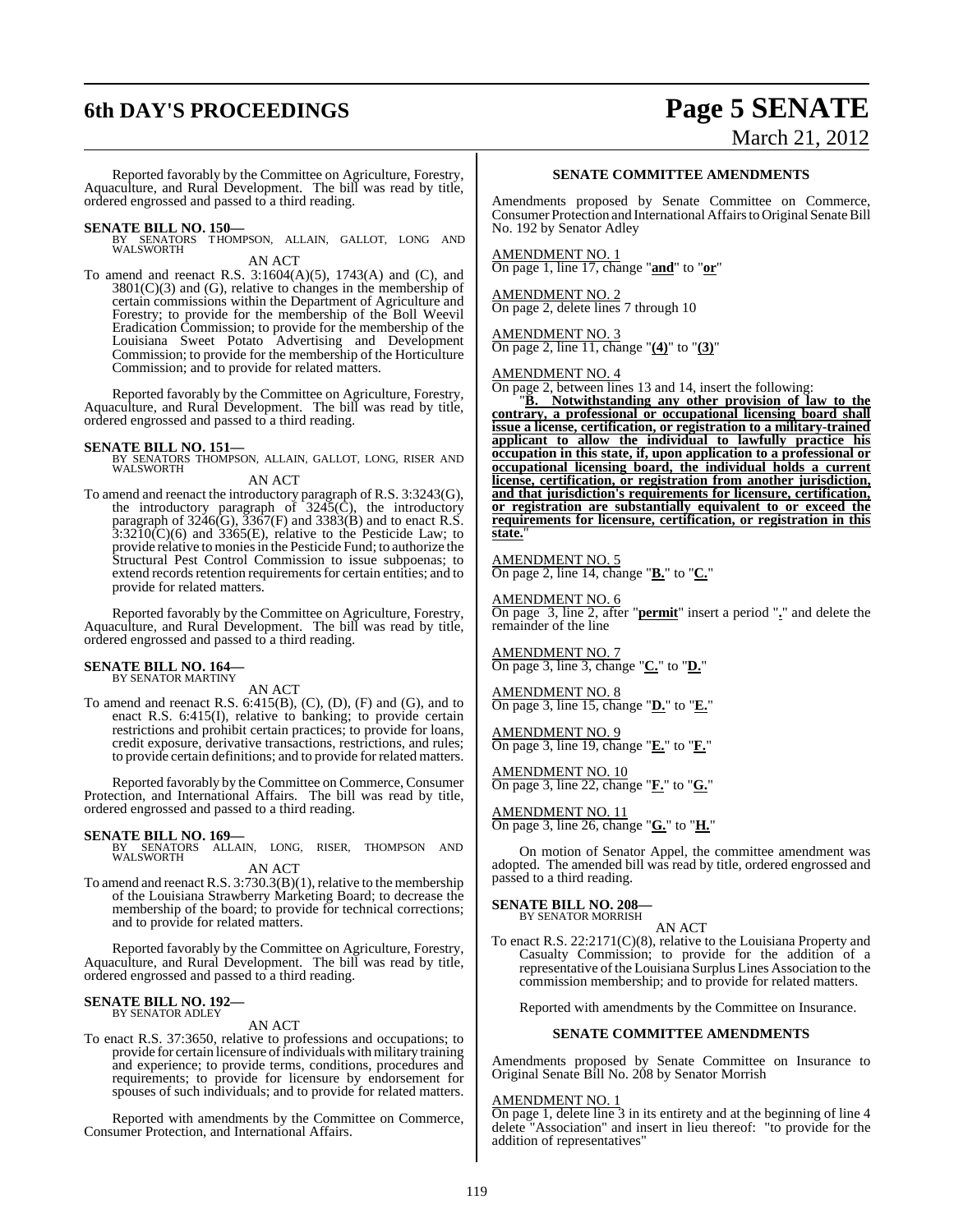#### AMENDMENT NO. 2

On page 1, between lines 10 and 11, insert the following: "**(2) The Deputy Commissioner for Consumer Advocacy.**

### \* \* \*" AMENDMENT NO. 3

On page 1, line 11, change "**Lines**" to "**Line**"

On motion of Senator Morrish, the committee amendment was adopted. The amended bill was read by title, ordered engrossed and passed to a third reading.

## **SENATE BILL NO. 212—** BY SENATOR MILLS

AN ACT

To amend and reenact R.S. 37:1177(A), relative to the Louisiana Board of Pharmacy; to provide for a specific date for the beginning of the term of pharmacists who are appointed to the board; and to provide for related matters.

Reported with amendments by the Committee on Health and Welfare.

#### **SENATE COMMITTEE AMENDMENTS**

Amendments proposed by Senate Committee on Health and Welfare to Original Senate Bill No. 212 by Senator Mills

#### AMENDMENT NO. 1

On page 1, line 12, delete "Section 1." and insert "Section 2."

On motion of Senator Heitmeier, the committee amendment was adopted. The amended bill was read by title, ordered engrossed and passed to a third reading.

#### **SENATE BILL NO. 218—** BY SENATOR JOHNS

AN ACT

To amend and reenact R.S. 37:1208, relative to the Louisiana Board of Pharmacy; to authorize the board to waive the annual license renewal requirements for pharmacists in certain circumstances; to authorize the board to waive the annual certification renewal requirements for certified technicians in certain circumstances; and to provide for related matters.

Reported favorably by the Committee on Health and Welfare. The bill was read by title, ordered engrossed and passed to a third reading.

## **SENATE BILL NO. 235—** BY SENATOR MILLS

AN ACT

To enact Part LXXII of Chapter 5 of Title 40 of the Louisiana Revised Statutes of 1950, to be comprised of R.S. 40:1300.351 through 1300.352, relative to the Department of Health and Hospitals; to require the department to consult with parish and municipal entities relative to health care funding; to require the department to submit an annual financial report to the legislature; and to provide for related matters.

Reported with amendments by the Committee on Health and Welfare.

#### **SENATE COMMITTEE AMENDMENTS**

Amendments proposed by Senate Committee on Health and Welfare to Original Senate Bill No. 235 by Senator Mills

#### AMENDMENT NO. 1

On page 1, line 3, after "R.S. 40:1300.351" delete the remainder of the line and delete lines 4 through 6 and insert ", relative to funding for health care; to authorize parish and municipal entities to consult with the Department of Health and Hospitals for technical assistance relative to health care funding; and to provide for related matters."

## **Page 6 SENATE 6th DAY'S PROCEEDINGS**

AMENDMENT NO. 2

On page 1, line 9, after "R.S. 40:1300.351" delete "through 1300.352" and insert a comma ","

AMENDMENT NO. 3 On page 1, line 10, delete "**REPORT ON**"

#### AMENDMENT NO. 4

On page 1, line 11, delete "**reports**" and insert "**identification**"

#### AMENDMENT NO. 5

On page 1, delete lines 12 through 14 and insert "**All parish and municipal entities are hereby authorized to identify funds received from any source other than the state, which are dedicated or used for the purpose of providing health care, and to consult with the Department of Health and Hospitals in an effort to**"

#### AMENDMENT NO. 6

On page 2, delete lines 4 through 9.

On motion of Senator Heitmeier, the committee amendment was adopted. The amended bill was read by title, ordered engrossed and passed to a third reading.

## **SENATE BILL NO. 263—** BY SENATOR MARTINY

AN ACT

To amend and reenact R.S. 9:3424(B), R.S. 13:3471(1)(c), R.S. 22:177(B), 335, and 442(B), and R.S. 45:200.8(B), relative to service of process; to provide for the manner in which the secretary of state effects service of process; to allow the secretary of state to obtain service of process by certified mail, and to remove the requirement that return receipt be requested; to provide for the secretary of state's service of process on a foreign corporation or foreign limited liability company; to provide for the secretary of state's service of process on an insurer's attorney-in-fact, on a foreign insurer and on an unauthorized insurer; to provide for the secretary of state's service of process on the owner of a public carrier vehicle; and to provide for related matters.

Reported favorably by the Committee on Judiciary A. The bill was read by title, ordered engrossed and passed to a third reading.

#### **SENATE BILL NO. 280—**

BY SENATOR MURRAY AN ACT

To amend and reenact R.S. 13:2501.1(B) and (C), relative to the Traffic Court of New Orleans; to provide relative to the terms of office of certain judges of the traffic court; to reduce the number of judges and sections of the traffic court from four to three effective January 1, 2018, and from three to two effective January 1, 2021; and to provide for related matters.

Reported favorably by the Committee on Judiciary A. The bill was read by title, ordered engrossed and passed to a third reading.

#### **SENATE BILL NO. 281—** BY SENATOR JOHNS

AN ACT To amend and reenact R.S. 22:42.1 and 43(A) and (B), relative to confidentiality of records in the custody of the Department of Insurance; to provide with respect to disclosure of categorical descriptors relative to complaints filed against all persons and entities subject to the jurisdiction of the department; and to provide for related matters.

Reported with amendments by the Committee on Insurance.

#### **SENATE COMMITTEE AMENDMENTS**

Amendments proposed by Senate Committee on Insurance to Original Senate Bill No. 281 by Senator Johns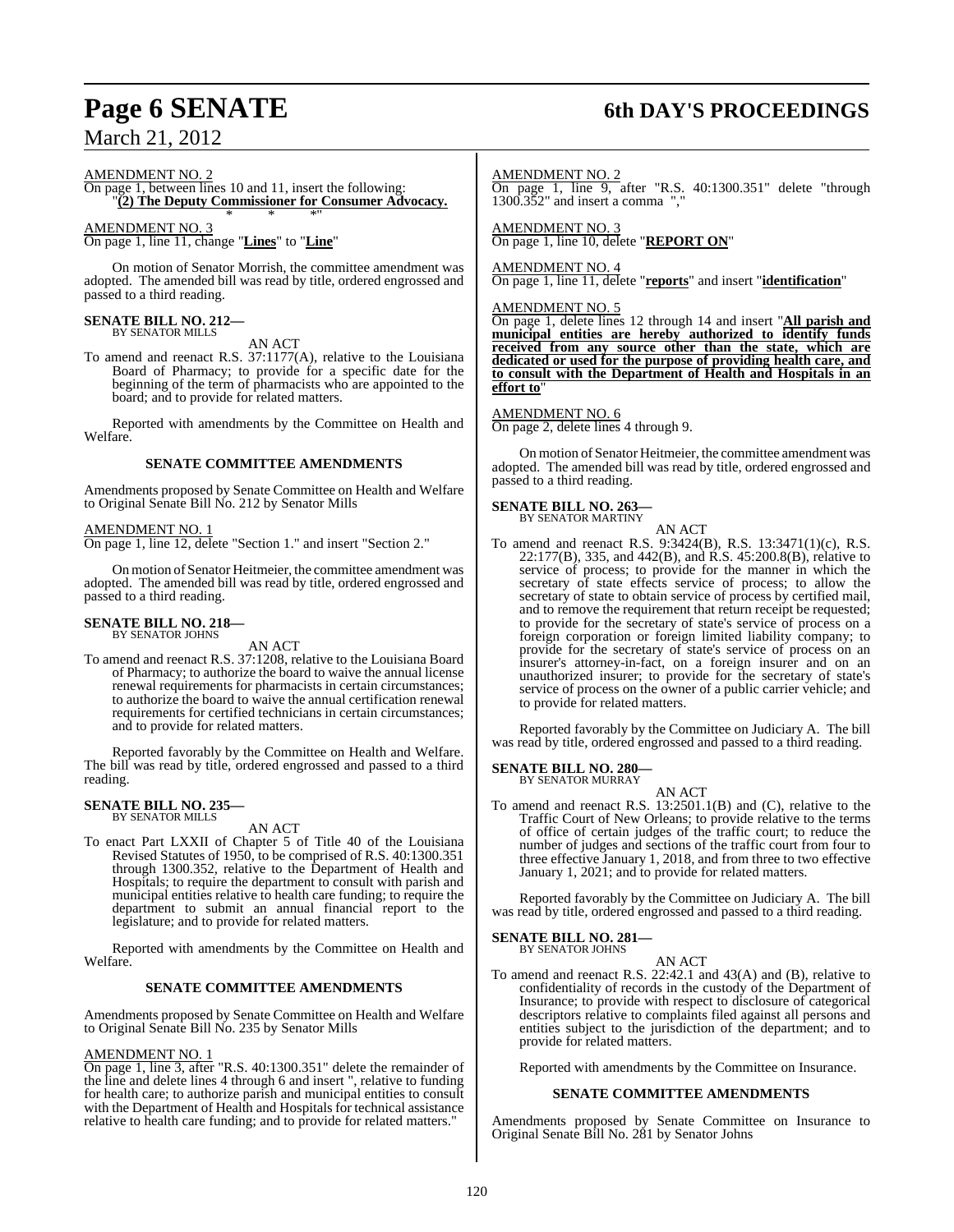## **6th DAY'S PROCEEDINGS Page 7 SENATE**

# March 21, 2012

#### AMENDMENT NO. 1

On page 5, line 8, change "**geocode**" to "**geocodes**"

AMENDMENT NO. 2

On page 5, line 12, after "**people**" delete the period (**.**) and insert "**, and**"

AMENDMENT NO. 3 On page 5, line 21, delete "**transmission**"

AMENDMENT NO. 4

On page 6, line 15, after "**entity**" insert "**subject to the jurisdiction of the**"

#### AMENDMENT NO. 5

On page 7, in between lines 7 and 8, insert "**(i) Type of coverage.**"

On motion of Senator Morrish, the committee amendment was adopted. The amended bill was read by title, ordered engrossed and passed to a third reading.

#### **SENATE BILL NO. 288—**

BY SENATORS ALLAIN, LONG, RISER, THOMPSON AND WALSWORTH AN ACT

To enact R.S. 3:14, relative to the authority of the commissioner of agriculture; to authorize the commissioner to employ an executive counsel and assistants; to provide relative to qualifications; and to provide for related matters.

Reported favorably by the Committee on Agriculture, Forestry, Aquaculture, and Rural Development. The bill was read by title, ordered engrossed and passed to a third reading.

# **SENATE BILL NO. 315—** BY SENATOR AMEDEE

AN ACT

To enact R.S. 49:191(6)(a) and to repeal R.S. 49:191(4)(c), relative to the Department of Culture, Recreation and Tourism, including provisions to provide for the re-creation of the Department of Culture, Recreation and Tourism and the statutory entities made a part of the department by law; to provide for the effective termination date for all statutory authority for the existence of such statutory entities; and to provide for related matters.

Reported favorably by the Committee on Senate and Governmental Affairs. The bill was read by title, ordered engrossed and passed to a third reading.

#### **SENATE BILL NO. 318—**

BY SENATOR MARTINY AND REPRESENTATIVE TALBOT AN ACT

To amend and reenact R.S. 37:701(B), relative to the Louisiana Professional Engineering and Land Surveying Board; to provide powers, duties, and jurisdiction of the Louisiana Professional Engineering and Land Surveying Board; to provide relative to naval architects and marine engineers; and to provide for related matters.

Reported favorably by the Committee on Commerce, Consumer Protection, and International Affairs. The bill was read by title, ordered engrossed and passed to a third reading.

#### **SENATE BILL NO. 354—** BY SENATOR AMEDEE

### AN ACT

To amend and reenact R.S. 49:968(B), relative to the Administrative Procedure Act; provides for electronic reporting of rules to oversight committees; and to provide for related matters.

Reported favorably by the Committee on Senate and Governmental Affairs. The bill was read by title, ordered engrossed and passed to a third reading.

### **SENATE BILL NO. 359—**

BY SENATOR MORRISH AN ACT

To enact R.S. 22:1295(1)(a)(v), relative to uninsured motorist coverage; to provide for selection or rejection of uninsured motorist coverage pursuant to the Louisiana Electronic Transactions Act; and to provide for related matters.

Reported with amendments by the Committee on Insurance.

#### **SENATE COMMITTEE AMENDMENTS**

Amendments proposed by Senate Committee on Insurance to Original Senate Bill No. 359 by Senator Morrish

AMENDMENT NO. 1 On page 1, at the end of line 3 insert "Uniform"

AMENDMENT NO. 2 On page 1, line 15, after "**Uniform**" insert "**Electronic**"

AMENDMENT NO. 3

On page 1, after line 17, insert the following: "**(7) Pursuant to the Administrative Procedure Act, the commissioner shall adopt reasonable rules and regulations as are necessary or proper to carry out the purposes of this Section.**"

On motion of Senator Morrish, the committee amendment was adopted. The amended bill was read by title, ordered engrossed and passed to a third reading.

#### **SENATE BILL NO. 391—** BY SENATOR RISER

AN ACT To amend and reenact R.S. 22:833(A)(1) and to enact R.S. 22:833(E), relative to the authorization of local taxes; to provide with respect to the exemption of Louisiana Medicaid programs from taxes imposed by a municipal or parochial corporation; to provide for an effective date; and to provide for related matters.

Reported favorably by the Committee on Insurance. The bill was read by title, ordered engrossed and passed to a third reading.

#### **SENATE BILL NO. 393—** BY SENATOR MURRAY

AN ACT

To amend and reenact Code of Civil Procedure Articles 4732 and 4735, relative to eviction of tenants and occupants; to provide relative to a motion for a new trial; to provide certain procedures, time periods, and effects; and to provide for related matters.

Reported with amendments by the Committee on Judiciary A.

#### **SENATE COMMITTEE AMENDMENTS**

Amendments proposed by Senate Committee on Judiciary A to Original Senate Bill No. 393 by Senator Murray

#### AMENDMENT NO. 1

On page 1, line 16, after "ninety days." insert "**If the judgment of eviction is rendered against an unrepresented defendant appearing at trial, the court shall advise him of his right to seek a new trial and to appeal.**"

On motion of Senator Nevers, the committee amendment was adopted. The amended bill was read by title, ordered engrossed and passed to a third reading.

#### **SENATE BILL NO. 394—** BY SENATOR GARY SMITH

AN ACT

To amend and reenact the heading of R.S. 22:2005 and R.S.  $22:2008(B), 2009(E)(3), 2028(D)(3),$  and  $2036(A)$  and to enact R.S. 22:2005.1 and 2043.1, relative to rehabilitation and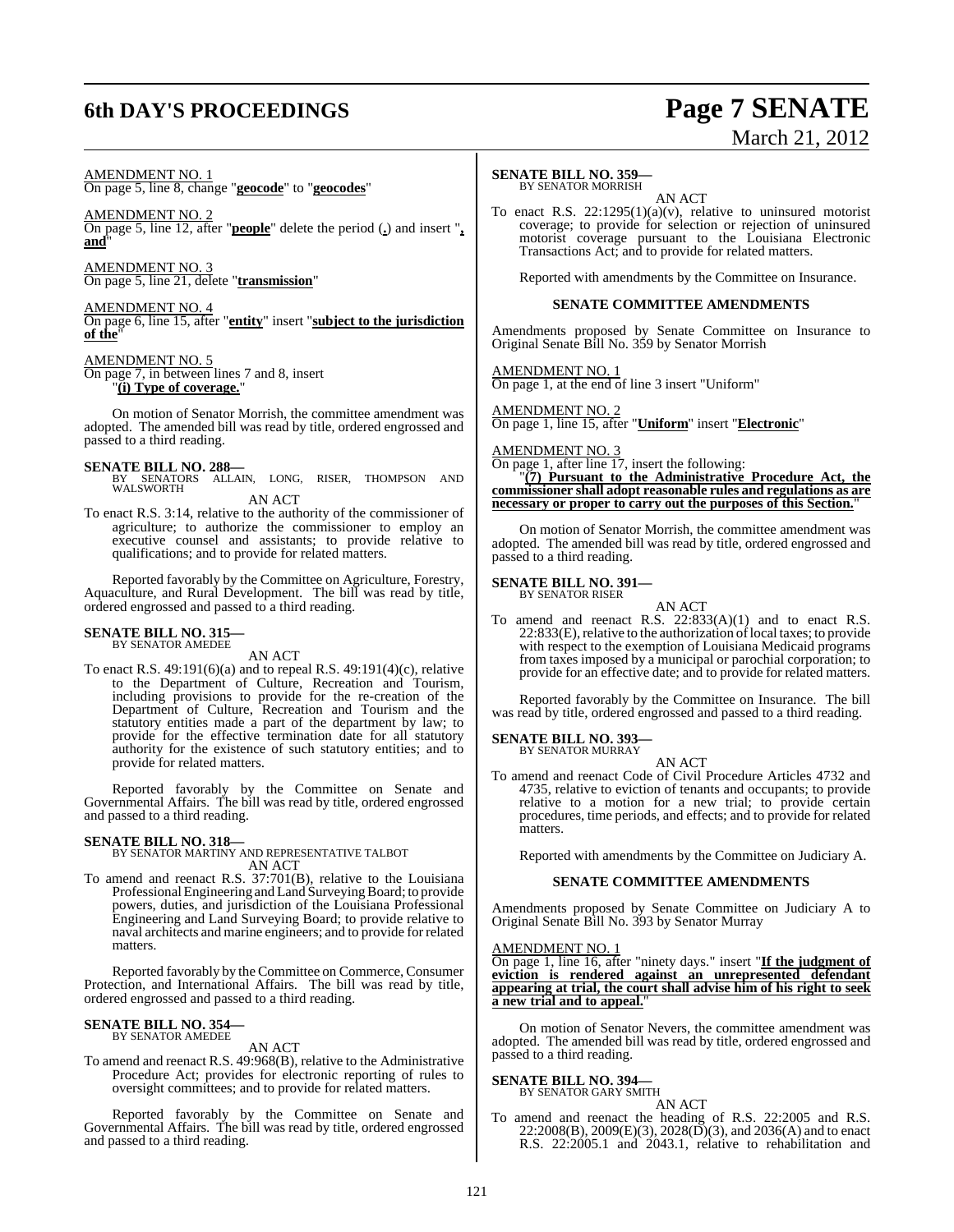## **Page 8 SENATE 6th DAY'S PROCEEDINGS**

liquidation of insurers; to comply with the federal Dodd Frank Act; to provide for notice by mail when the receiver allows or disallows a claim; to provide for actions by and against a receiver; and to provide for related matters.

Reported favorably by the Committee on Insurance. The bill was read by title, ordered engrossed and passed to a third reading.

## **SENATE BILL NO. 422—** BY SENATOR CLAITOR

AN ACT

To amend and reenact R.S. 49:953(B)(1) and (4)(a), relative to the Administrative Procedure Act; to provide for legislative review of emergency rules or fees; and to provide for related matters.

Reported favorably by the Committee on Senate and Governmental Affairs. The bill was read by title, ordered engrossed and passed to a third reading.

#### **SENATE BILL NO. 551—** BY SENATOR MILLS

AN ACT

To repeal R.S.  $22:1573(I)(1)(b)$ , relative to continuing education requirements; to repeal the legislator exemption from continuing education requirements for insurance license renewal; and to provide for related matters.

Reported with amendments by the Committee on Insurance.

#### **SENATE COMMITTEE AMENDMENTS**

Amendments proposed by Senate Committee on Insurance to Original Senate Bill No. 551 by Senator Mills

AMENDMENT NO. 1

On page 1, after line 6, insert the following:

"Section 2. This Act shall become effective on January 1, 2013."

On motion of Senator Morrish, the committee amendment was adopted. The amended bill was read by title, ordered engrossed and passed to a third reading.

#### **SENATE BILL NO. 595—** BY SENATOR CROWE

AN ACT

To enact R.S. 12:2.1 and R.S. 44:4(45) and 4.1(B)(37), relative to access of certain public records; to provide for the "Business Identity Theft Prevention Act"; to make confidential certain electronic mail addresses; to provide relative to the duties of the secretary of state; and to provide for related matters.

Reported with amendments by the Committee on Senate and Governmental Affairs.

#### **SENATE COMMITTEE AMENDMENTS**

Amendments proposed by Senate Committee on Senate and Governmental Affairs to Original Senate Bill No. 595 by Senator Crowe

#### AMENDMENT NO. 1

On page 1, line 4, after "addresses;" insert "to provide for notifications;"

#### AMENDMENT NO. 2

On page 1, line 9, after "**A.**" delete "**In order**" and insert "**The purpose of this Section is**"and after "**theft**" delete the remainder of the line and insert the following: "**and to notify any person who is an officer of a corporation, member or manager of a limited liability company, or partner in partnership, or any agent thereof, that the person's name has been removed from the documents and records of the secretary of state pursuant to a filing of business records by another individual purporting to have the authority to remove the officer, member, manager, or**

**partner from the documents and records of the secretary of state.**"

AMENDMENT NO. 3

On page 1, line 10, before "**addresses**" insert the following: "**B. Pursuant to the purposes set forth in Subsection A of this Section, any electronic mail**"

AMENDMENT NO. 4

On page 1, line 12, change "**B**" to "**C**"

On motion of Senator Amedee, the committee amendment was adopted. The amended bill was read by title, ordered engrossed and passed to a third reading.

#### **SENATE BILL NO. 609—** BY SENATOR MURRAY

AN ACT To amend and reenact R.S. 13:477(introductory paragraph), 691(A), 1306, 1307, 1311, 1312, 1381.2, and R.S. 44:181; and to enact R.S. 13:1213.2 and 13:1336(D) and to repeal R.S. 13:474.1, 477(41), 621.41, 621.42, 621.43, 621.44, 621.45, 621.46, 714.1, 714.2, 751.1, 751.2 through 751.5, 841.3, 996.62 through 996.64, R.S. 44:181.5 and 181.6, Sections 6, 8, 9, 19, 22, and 31 of Act No. 621 of the 2006 Regular Session of the Legislature, as amended by Acts 635, 674, 675, 743, 792, 868, 873, 879, of the 2008 Regular Session, Act 409 of the 2009 Regular Session of the Legislature, and Act 726 of the 2010 Regular Session, relative to courts and judicial procedure; to provide relative to the civil and criminal district courts and juvenile court of the parish of Orleans; to repeal all provisions relative to the consolidation of the civil and criminal district courts of Orleans Parish into the Forty-First Judicial District Court and their respective clerks; to repeal all effective dates that would repeal provisionsrelated to the civil and criminal district courts and the abolishment of the juvenile court of Orleans Parish; to provide for the distribution of fees collected in the Civil District Court; to provide for the salaries of the civil and criminal district court judges and certain family and juvenile court judges; to provide exclusive jurisdiction to the magistrate and criminal district court judges and commissioners to set certain bonds and release certain defendants; to direct the Louisiana State Law Institute to redesignate certain statutory provisions; and to provide for related matters.

Reported by substitute by the Committee on Judiciary A. The bill was read by title; the committee substitute bill was read.

#### **SENATE BILL NO. — (Substitute of Senate Bill No. 609 by Senator Murray)**

BY SENATOR MURRAY

#### AN ACT

To amend and reenact R.S. 13:477(introductory paragraph), 691(A), 1306, 1307, 1311, 1312, 1381.2, and 1594, and R.S. 44:181, to enact R.S. 13:1213.2 and 1336(D), and to repeal R.S. 13:474.1, 477(41), 621.41, 621.42 through 621.46, 714.1, 714.2, 751.1, 751.2 through 751.5, 841.3, 983, 996.62 through 996.64, R.S. 44:181.5 and 181.6, and Sections 6, 8, 9, 22, and 31 of Act No. 621 of the 2006 Regular Session of the Legislature, and Section 19 of Act No. 621 of the 2006 Regular Session of the Legislature as amended by Act No. 675 and Act No. 873 of the 2008 Regular Session of the Legislature, and Act No. 340 of the 2011 Regular Session of the Legislature, relative to courts and judicial procedure; to provide relative to the civil and criminal district courts and juvenile court of the parish of Orleans; to repeal provisions relative to the consolidation of the civil and criminal district courts of Orleans Parish into the Forty-First Judicial District Court and their respective clerks; to repeal effective dates for repeals of provisions related to the civil and criminal district courts and the abolition of the juvenile court of Orleans Parish; to provide that certain provisions of law that would have otherwise been repealed shall remain in effect; to provide for the distribution of fees collected in the Civil District Court; to provide for the salaries of the civil and criminal district court judges and certain family and juvenile court judges; to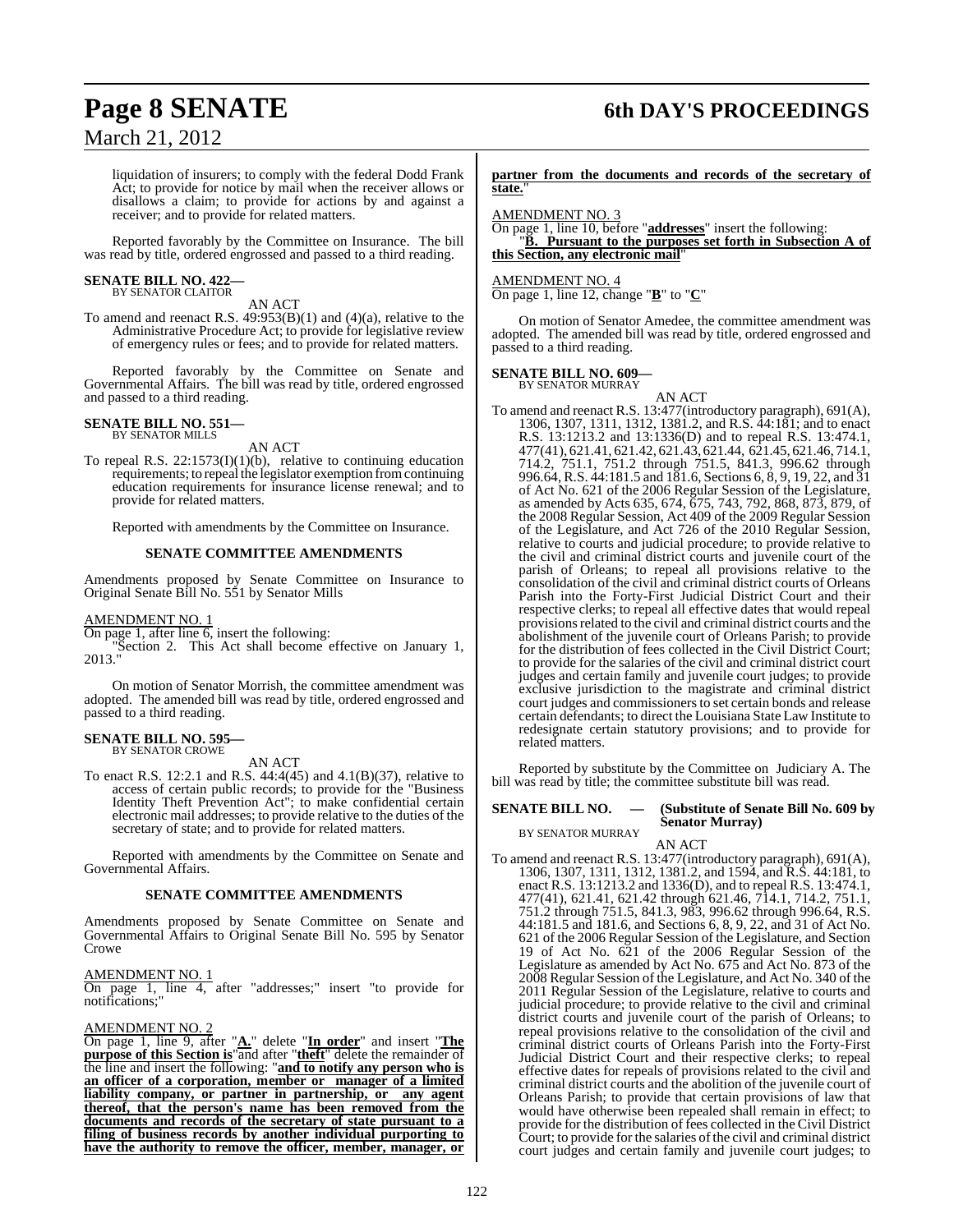## **6th DAY'S PROCEEDINGS Page 9 SENATE**

# March 21, 2012

provide exclusive jurisdiction to the magistrate and criminal district court judges and commissioners to set certain bonds and release certain defendants; to provide relative to terms of office and elections for Orleans Parish Juvenile Court judges; to direct the Louisiana State Law Institute to redesignate certain statutory provisions; and to provide for related matters. Be it enacted by the Legislature of Louisiana:

Section 1.(A) Act No. 621 of the 2006 Regular Session of the Legislature was enacted by the Louisiana Legislature to reorganize and consolidate the structure of the judiciary in Orleans Parish. Many of the goals of the reorganization and consolidation have been accomplished, including the merger of the civil sheriff and the criminal sheriff into one office, and the merger of the functions of recorder of mortgages, register of conveyances, and the custodian of notarial records into the functions of the civil clerk's office. Act No. 621 of the 2006 Regular Session of the Legislature contained an effective date ofJanuary 1, 2009, to provide additional time for other aspects of the consolidation to take place, including the merger of the Orleans Civil and Criminal District Court and the Orleans Juvenile Court into the Forty-First Judicial District Court, and the merger of the offices of the clerk of each of those courts into one clerk's office.

(B) Subsequent Acts of the legislature extended the effective date of certain aspects of the consolidation to December 31, 2014. Despite the efforts made to accomplish the consolidation and reorganization, the complexity of the issues involved prevented such a reorganization. Therefore, it is the intent of this legislature that the Forty-First Judicial District Court shall not come into existence and existing structures of the Orleans Parish judiciary system relative to the Civil District Court, Criminal District Court, and Juvenile Court prior to Act 621 of the 2006 Regular Session of the Legislature and subsequent Acts of the legislature should remain in effect.

Section 2. R.S. 13:477(introductory paragraph), 691(A), 1306, 1307, 1311, 1312, and 1381.2 are hereby amended and reenacted and R.S. 13:1213.2 and 1336(D) are hereby enacted to read as follows: §477. Judicial districts

There shall be forty **forty-one** judicial districts in the state and each district shall be composed as follows:

\* \* \* §691. Annual salaries of district judges; certain civil district court judges; certain criminal district court judges; and certain juvenile and family court judges

A. The annual salary of each of the several district judges of judicial districts, including the civil district court judges and the criminal district court judges of the parish of Orleans; the magistrate of the criminal district court for the parish of Orleans; the judges of the juvenile court of the parish of Orleans, the parish of Caddo, the parish of East Baton Rouge, and the parish of Jefferson; and the judges of the family court of East Baton Rouge Parish, shall be seventy-five thousand dollars, payable monthly upon the warrant of the judge **shall be in the amount provided in accordance with the provisions of R.S. 13:42 et seq., payable monthly upon the warrant of the judge**.

#### \* \* \* **§1213.2. Fees; clerk of the Civil District Court**

**The clerk of the Civil District Court shall collect the fees set forth in R.S. 13:1213.1 and shall deposit no lessthan sixty percent of the amounts collected in the Clerk's Salary Fund. The remaining funds shall be deposited in the judicial expense fund for the Civil District Court for the Parish of Orleans. The clerk and the chief judge of the Civil District Court may at any time renegotiate the sixty percent collection fees, but at no time shall the sixty percent be reduced below fifty percent of the civil filing fees collected by the clerk.**

\* \* \* §1306. Interest on unclaimed judicial deposits; use by civil sheriff

Where interest, which has accrued on any judicial deposit made by the civil sheriff of the parish of Orleans with the judicial depository of the parish of Orleans, of funds belonging to a litigant or litigants, shall not be called for or claimed for a period of ten years from date of accrual, the civil sheriff of the parish of Orleans may withdraw the accrued interest from the judicial depository, and use it for the costs and expenses of his office, in the manner provided by law for the use and disposition of other funds received by him for that purpose.

\* \* \*

§1307. Same; judicial depository to turn interest over to sheriff

The judicial depository of the parish of Orleans is directed to turn over to the civil sheriff of the parish of Orleans any accrued interest on any judicial deposit made by him, under the conditions prescribed in R.S. 13:1306.

\* \* \* §1311. Sheriff, constables, and deputies; powers of peace officers; exemption from liability

The civil sheriff for the parish of Orleans and the constables of the First and Second City Courts of New Orleans and their deputies, are hereby granted the powers of peace officers when carrying out the duties of the court, and are authorized to require incarceration of the subject involved in any of the city, parish or state prisons, precinct stations, or houses of detention in the parish of Orleans. They shall be exempt from liability for their actions in the exercise of this power in the same manner and fashion as liability is excluded generally for eace officers of this state and political subdivisions.

§1312. Judicial expense fund; sources, control, and administration A. The clerks of the First and Second City Court, the register of nces, and the recorder of mortgages shall place all sums collected or received under this Section in a separate account to be designated as the Judicial Expense Fund for the Civil District Court for the Parish of Orleans. The judges, en banc, of the Civil District Court for the Parish of Orleans and the First and Second City Courts of the city of New Orleans shall have control over the fund and all disbursements made therefrom. They shall cause to be conducted annually an audit of the fund and the books and accounts relating thereto, and shall file the same with the office of the legislative auditor where it shall be available for public inspection.

B. The judges of the Civil District Court for the Parish of Orleans and the First and Second City Courts of the city of New Orleans, sitting en banc, shall have control over the judicial expense fund for the parish of Orleans, accruing and accrued, and to this end shall fix and regulate from time to time the number of deputies and employees of the offices of the clerks of the City Courts Civil District Court, the city courts, register of conveyances, and recorder of mortgages of said parish and their expenses, and also shall have the power to fix the tariff of costs and charges to be paid for official services in said the offices, which are paid into, and constitute said **the** fund; due publication of which tariff, when made, shall be given. They shall have power to determine whether any amounts from said **the** fund shall be devoted to the expense or payment of taking testimony by shorthand and to regulate and provide for the same. The said judges are authorized to contribute out of said **the** fund, to the embellishment, maintenance, improvement or repair, or both, of each courtroom, the courthouse itself or its furnishings, or both, and may contribute to any pension, retirement system and group hospitalization plans to which officers and employees paid out of said **the** fund may belong.

\* \* \* §1336. Criminal District Court for the Parish of Orleans; jurisdiction; powers; probation officers \* \* \*

**D. Judges for the Criminal District Court, including the magistrate judge and commissioners for the parish of Orleans, shall have exclusive jurisdiction to set state misdemeanor and felony bonds and exclusive jurisdiction to release a defendant on state misdemeanor and state felony bonds.**

#### \* \* \* §1381.2. Criminal sheriff's **Sheriff's** detention and prison security fee fund

A. Any defendant, other than an indigent, who pleads guilty or is convicted of an offense by the Criminal District Court for the Parish of Orleans shall be assessed a fee of not less than twenty-five dollars, such costs to be in addition to any fine, clerk's fees, costs due to the criminal court cost fund or sentence imposed by the court. When any defendant, other than an indigent, fails to pay the costs referred to hereinabove, he shall be sentenced to a term of thirty days in the parish prison in default of the payment of same.

B. Costs assessed against defendants pursuant to this section **Section** shall be collected by the **criminal** sheriff of the parish of Orleans. All sums so collected shall be deposited in a bank or banks in the city of New Orleans in which deposits are insured or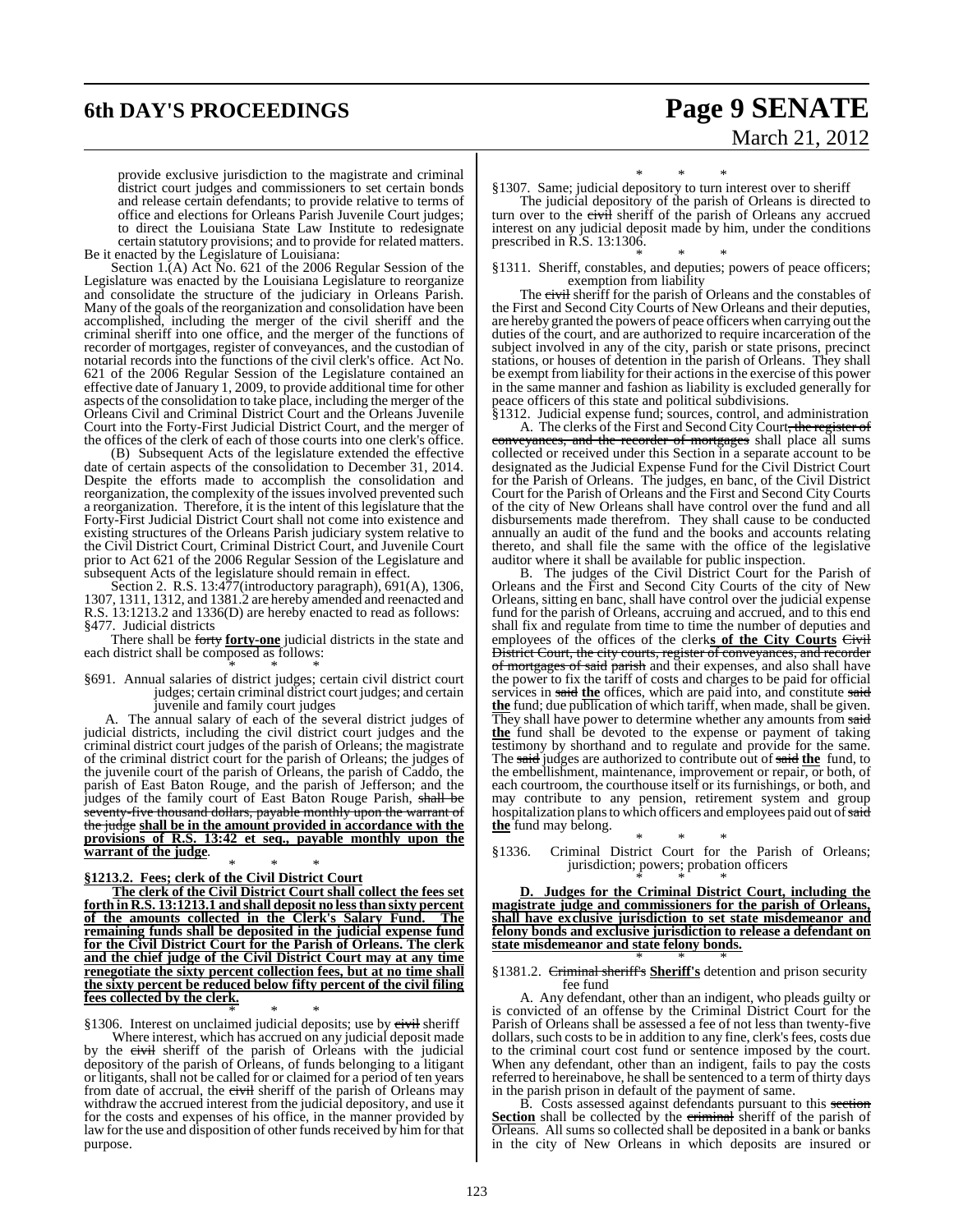## **Page 10 SENATE 6th DAY'S PROCEEDINGS**

## March 21, 2012

guaranteed by the federal government or any agency thereof. No deposit shall be made in any such bank in excess of the amount of the federal insurance or guaranty unless the amount deposited in excess of the federal insurance or guaranty is secured by any security authorized by law as security for the deposit of state funds. The deposits shall be credited to a special fund to be designated as the criminal sheriff's detention and prison security fee fund.

C. The criminal sheriff's fee fund shall be administered by the criminal sheriff of the parish of Orleans. Disbursements shall be made from the fund upon the signature of the criminal sheriff of the parish of Orleans. Such fund is to be expended to assist in the operation security and maintenance of the office of the criminal sheriff of the parish of Orleans.

D. When any bail bond posted in the Criminal District Court for the Parish of Orleans guaranteeing the appearance of any defendant in any case in the Criminal District Court for the Parish of Orleans has been forfeited, said **the** surety company and/or**, the** local agent and/or**, or the** insurance company for which said **the** agent is writing bail bonds, shall be assessed costs not more than twenty-five dollars. The forfeiture of any bond referred to hereinabove shall not be set aside until the above costs have been paid, in addition to the other legal requirements of law having been met for the setting aside of the forfeiture. Costs assessed against surety companies pursuant to this section **Section** shall be collected and administered in the same manner as that set out in Subsection B of this section **Section**. \* \* \*

#### §1594. Election; term

The first judge for said **the** additional judgeship of the juvenile court for the parish of Orleans, who shall preside over the additional section of said the court, as provided herein, shall be elected in a manner herein below set forth provided that the governor shall make an interim appointment to that office to serve through December 31, 1960**,** and his successor shall be elected for a term of eight years commencing on January 1, 1961, at the congressional election to be held on the first Tuesday after the first Monday in November, 1960 and his successor every eight years thereafter, each serving until his successor is elected and qualified. **The terms of office of the judges of the juvenile court serving in the parish of Orleans on August 1, 2012, shall be extended through December 31, 2014. Their successors shall be elected for a term of six years commencing on January 1, 2015, at the congressional election to be held on the first Tuesday after the first Monday in November, 2014, and their successors every six years thereafter.**

\* \* \* Section 3. R.S. 44:181 is hereby amended and reenacted to read as follows:

§181. Clerk of court as recorder; duties<br>A. The clerk of court shall b The clerk of court shall be the parish recorder of conveyances, mortgages, and other acts, as provided by law, for and throughout the parish of Orleans.

B. For purposes of this Chapter, the term "clerk of court" shall mean the clerk of court of the Forty-First Judicial District Court. However, until such time as the clerk of the Forty-First Judicial District Court has been elected and takes office, the term "clerk of court" shall mean the clerk of the Civil District Court for the Parish of Orleans.

Section 4.(A) R.S. 13:474.1, 477(41), 621.41 through 621.46, 714.1, 714.2, 751.1 through 751.5, 841.3, 983, 996.62 through 996.64, R.S. 44:181.5 and 181.6 are hereby repealed in their entirety.

(B)(1) Sections 6, 8, 9, 22, and 31 of Act No. 621 of the 2006 Regular Session of the Louisiana Legislature as amended by Act No. 873 of the 2008 Regular Session of the Legislature are hereby repealed in their entirety.

(2) Notwithstanding the provisions of Act No. 621 of the 2006 Regular Session of the Legislature, Act No. 873 of the 2008 Regular Session of the Legislature, and Act No. 340 of the 2011 Regular Session of the Legislature, R.S. 13:1031 through 1147, 1211 through 1212.1, 1271 through 1312, 1335 through 1347, 1371 through 1372, 1377, 1381, and 1381.1 through 1400 shall not be repealed as provided for in Section 19 of Act No. 621 of the 2006 Regular Session of the Legislature and subsequent Acts, but shall remain in effect, except as otherwise provided in this Act or any other Act of this 2012 Regular Session of the Legislature, or any subsequent Acts.

Section 5.(A) R.S. 13:1, 471, 474, 477, 691(A), 759, 842(A), and 846(A) as amended and reenacted by Act No. 621 of the 2006 Regular Session of the Legislature shall not become effective on December 31, 2014.

(B) The provisions of R.S. 13:1, 471, 474, 759, 842(A), and 846(A) in effect on August 1, 2012, shall remain in effect until later amended or repealed.

Section 6. The Louisiana State Law Institute is hereby directed to redesignate R.S. 13:621.42.1 as R.S. 13:1141.

Section 7. The provisions of this Act shall supersede and control in the case of any conflict with Act 621 of the 2006 Regular Session of the Legislature and any amendments made thereto by subsequent Acts.

On motion of Senator Nevers, the committee substitute bill was adopted and becomes Senate Bill No. 625 by Senator Murray, substitute for Senate Bill No. 609 by Senator Murray.

#### **SENATE BILL NO. 625— (Substitute of Senate Bill No. 609 by Senator Murray)** BY SENATOR MURRAY

AN ACT

To amend and reenact R.S. 13:477(introductory paragraph), 691(A), 1306, 1307, 1311, 1312, 1381.2, and 1594, and R.S. 44:181, to enact R.S. 13:1213.2 and 1336(D), and to repeal R.S. 13:474.1, 477(41), 621.41, 621.42 through 621.46, 714.1, 714.2, 751.1, 751.2 through 751.5, 841.3, 983, 996.62 through 996.64, R.S. 44:181.5 and 181.6, and Sections 6, 8, 9, 22, and 31 of Act No. 621 of the 2006 Regular Session of the Legislature, and Section 19 of Act No. 621 of the 2006 Regular Session of the Legislature as amended by Act No. 675 and Act No. 873 of the 2008 Regular Session of the Legislature, and Act No. 340 of the 2011 Regular Session of the Legislature, relative to courts and judicial procedure; to provide relative to the civil and criminal district courts and juvenile court of the parish of Orleans; to repeal provisions relative to the consolidation of the civil and criminal district courts of Orleans Parish into the Forty-First Judicial District Court and their respective clerks; to repeal effective dates for repeals of provisions related to the civil and criminal district courts and the abolition of the juvenile court of Orleans Parish; to provide that certain provisions of law that would have otherwise been repealed shall remain in effect; to provide for the distribution of fees collected in the Civil District Court; to provide for the salaries of the civil and criminal district court judges and certain family and juvenile court judges; to provide exclusive jurisdiction to the magistrate and criminal district court judges and commissioners to set certain bonds and release certain defendants; to provide relative to terms of office and elections for Orleans Parish Juvenile Court judges; to direct the Louisiana State Law Institute to redesignate certain statutory provisions; and to provide for related matters.

The bill was read by title and placed on the Calendar for a second reading.

#### **Rules Suspended**

Senator Riser asked for and obtained a suspension of the rules to recommit a bill.

# **SENATE BILL NO. 303—**<br>BY SENATORS RISER, ADLEY, BUFFINGTON, CHABERT, CROWE,<br>ERDEY, GUILLORY, KOSTELKA, LAFLEUR, NEVERS, PERRY,<br>WALSWORTH AND WHITE A JOINT RESOLUTION

Proposing to amend Article I, Section 11 of the Constitution of Louisiana, relative to one's right to acquire, keep, possess, transport, carry, transfer, and use arms; to provide that any denial or infringement or other restriction be subject to a strict scrutiny standard by courts in determining a violation of the right; and to specify an election for submission of the proposition to electors and provide a ballot proposition.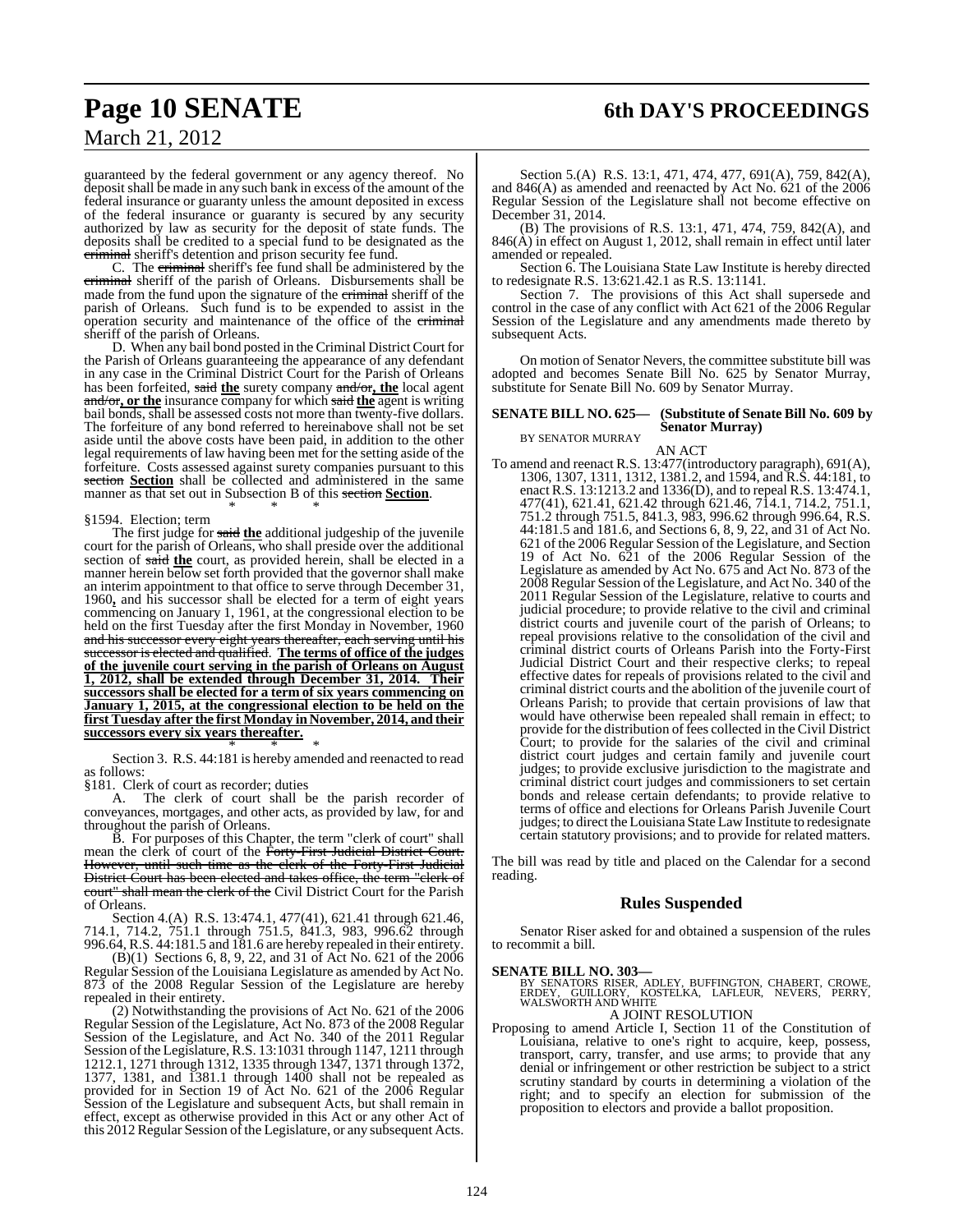Senator Riser moved to recommit the bill from the Committee on Judiciary B to the Committee on Judiciary C.

Without objection, so ordered.

#### **Senate Bills and Joint Resolutions on Third Reading and Final Passage**

#### **SENATE BILL NO. 126—** BY SENATOR MURRAY

AN ACT

To amend and reenact R.S. 38:2225.2.1(A)(3), relative to public contracts; to extend the time relative to the utilization of designbuild contracts under certain circumstances; and to provide for related matters.

The bill was read by title. Senator Murray moved the final passage of the bill.

#### **ROLL CALL**

The roll was called with the following result:

#### YEAS

| Mr. President<br>Adley       | Guillory<br>Heitmeier   | Perry<br>Peterson |
|------------------------------|-------------------------|-------------------|
| Amedee                       | Kostelka                | Smith, G.         |
| <b>Broome</b>                | Mills                   | Smith, J.         |
| Brown                        | Morrell<br>Morrish      | Tarver            |
| <b>Buffington</b><br>Chabert |                         | Thompson<br>Ward  |
| Dorsey-Colomb                | Murray<br><b>Nevers</b> | White             |
| Gallot                       | Peacock                 |                   |
| Total - 26                   |                         |                   |
|                              | <b>NAYS</b>             |                   |
| Allain                       | Crowe                   | Riser             |
| Appel                        | Donahue                 | Walsworth         |
| Claitor                      | Erdey                   |                   |
| Cortez                       | Long                    |                   |
| Total - 10                   |                         |                   |

#### ABSENT

Johns LaFleur Martiny

The Chair declared the bill was passed and ordered it sent to the House. Senator Murray moved to reconsider the vote by which the bill was passed and laid the motion on the table.

#### **Explanation of Vote**

Senator Johns stated he appeared as absent on the vote on Senate Bill No. 126. He intended to vote yea and asked that the Official Journal so state.

Total - 3

**SENATE BILL NO. 157—**<br>BY SENATORS ADLEY, ALARIO, BROWN, BUFFINGTON, ERDEY,<br>HEITMEIER, NEVERS AND GARY SMITH AN ACT

To enact R.S.  $32:412(K)$  and R.S.  $40:1321(K)$ , relative to veteran designation on a driver's license and identification card; to provide for the exhibition of the word "Veteran" on a driver's license and identification card; and to provide for related matters.

The bill was read by title. Senator Adley moved the final passage of the bill.

# **6th DAY'S PROCEEDINGS Page 11 SENATE** March 21, 2012

### **ROLL CALL**

The roll was called with the following result:

YEAS

| Mr. President | Donahue       | <b>Nevers</b>   |
|---------------|---------------|-----------------|
| Adley         | Dorsey-Colomb | Peacock         |
| Allain        | Erdey         | Perry           |
| Amedee        | Gallot        | Peterson        |
| Appel         | Guillory      | Riser           |
| Broome        | Heitmeier     | Smith, G.       |
| Brown         | Johns         | Smith, J.       |
| Buffington    | Long          | Tarver          |
| Chabert       | Mills         | <b>Thompson</b> |
| Claitor       | Morrell       | Walsworth       |
| Cortez        | Morrish       | Ward            |
| Crowe         | Murray        | White           |
| Total - 36    |               |                 |
|               | <b>NAYS</b>   |                 |
| Total - 0     |               |                 |
|               | ABSENT        |                 |

Kostelka LaFleur Martiny Total - 3

The Chair declared the bill was passed and ordered it sent to the House. Senator Adley moved to reconsider the vote by which the bill was passed and laid the motion on the table.

#### **SENATE BILL NO. 193—** BY SENATOR GUILLORY

AN ACT

To enact R.S. 47:463.155, relative to special prestige motor vehicle license plates; to provide for the creation, issuance, and design of such license plates for the Phi Beta Sigma Fraternity; to provide relative to the fee and distribution of fees for such plates; to authorize the promulgation of rules and regulations; and to provide for related matters.

#### **Floor Amendments**

Senator Guillory proposed the following amendments.

#### **SENATE FLOOR AMENDMENTS**

Amendments proposed by Senator Guillory to Engrossed Senate Bill No. 193 by Senator Guillory

AMENDMENT NO. 1

On page 1, line 4, between "Fraternity" and the semicolon ";" insert '. Inc.

#### AMENDMENT NO. 2

On page 1, on lines 9, 12, and 16, after "**Fraternity**" insert "**, Inc.**"

#### AMENDMENT NO. 3

On page 2, line 10, between "**Fraternity**" and the period "**.**" insert "**, Inc**"

#### AMENDMENT NO. 4

On page 2, line 11, between "**scholarships**" and the period "**.**" insert "**to Louisiana residents**"

On motion of Senator Guillory, the amendments were adopted.

The bill was read by title. Senator Guillory moved the final passage of the amended bill.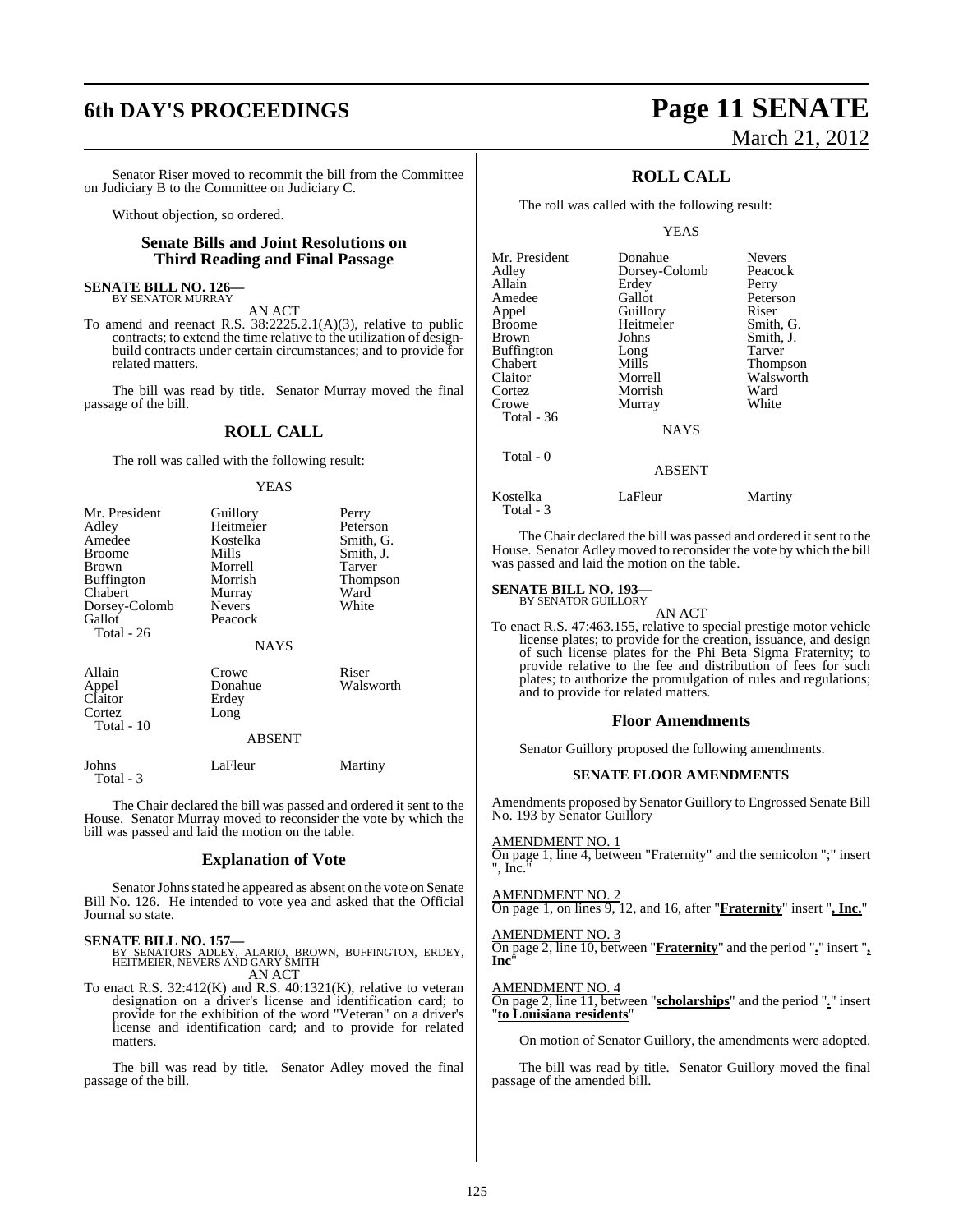## **ROLL CALL**

The roll was called with the following result:

#### YEAS

| Mr. President<br>Allain<br>Amedee<br>Appel<br><b>Broome</b><br><b>Brown</b><br><b>Buffington</b><br>Chabert<br>Claitor<br>Cortez<br>Crowe<br>Total - 33 | Donahue<br>Dorsey-Colomb<br>Erdey<br>Gallot<br>Guillory<br>Heitmeier<br>Johns<br>Long<br>Mills<br>Morrish<br>Murray<br><b>NAYS</b> | <b>Nevers</b><br>Peacock<br>Perry<br>Riser<br>Smith, G.<br>Smith, J.<br>Tarver<br><b>Thompson</b><br>Walsworth<br>Ward<br>White |
|---------------------------------------------------------------------------------------------------------------------------------------------------------|------------------------------------------------------------------------------------------------------------------------------------|---------------------------------------------------------------------------------------------------------------------------------|
| Total - 0                                                                                                                                               | <b>ABSENT</b>                                                                                                                      |                                                                                                                                 |
| Adley                                                                                                                                                   | I aFleur                                                                                                                           | Morrell                                                                                                                         |

| Adley     | LaFleur | Morrell  |
|-----------|---------|----------|
| Kostelka  | Martiny | Peterson |
| Total - 6 |         |          |

The Chair declared the amended bill was passed, ordered reengrossed and sent to the House. Senator Guillory moved to reconsider the vote by which the bill was passed and laid the motion on the table.

#### **SENATE BILL NO. 221—** BY SENATOR ALARIO

AN ACT

To enact Subpart DD of Part 1 of Chapter 1 of Subtitle II of Title 47 of the Louisiana Revised Statutes of 1950, to be comprised of R.S. 47:120.102, relative to donations of refunds; to provide for such donationsto the Louisiana Association of United Ways/LA 2-1-1; and to provide for related matters.

The bill was read by title. Senator Riser moved the final passage of the bill.

## **ROLL CALL**

The roll was called with the following result:

#### YEAS

| Mr. President<br>Adley<br>Allain<br>Amedee<br>Appel<br><b>Broome</b><br><b>Brown</b><br>Buffington<br>Chabert<br>Claitor<br>Cortez<br>Crowe<br>Total - 36 | Donahue<br>Dorsey-Colomb<br>Erdey<br>Gallot<br>Guillory<br>Heitmeier<br>Johns<br>Long<br>Mills<br>Morrell<br>Morrish<br>Murray<br><b>NAYS</b> | <b>Nevers</b><br>Peacock<br>Perry<br>Peterson<br>Riser<br>Smith, G.<br>Smith, J.<br>Tarver<br><b>Thompson</b><br>Walsworth<br>Ward<br>White |
|-----------------------------------------------------------------------------------------------------------------------------------------------------------|-----------------------------------------------------------------------------------------------------------------------------------------------|---------------------------------------------------------------------------------------------------------------------------------------------|
|                                                                                                                                                           |                                                                                                                                               |                                                                                                                                             |
| Total - 0                                                                                                                                                 |                                                                                                                                               |                                                                                                                                             |

#### ABSENT

| Kostelka<br>Total - 3 | LaFleur | Martiny |
|-----------------------|---------|---------|
|                       |         |         |

The Chair declared the bill was passed and ordered it sent to the House. Senator Riser moved to reconsider the vote by which the bill was passed and laid the motion on the table.

# **Page 12 SENATE 6th DAY'S PROCEEDINGS**

### **SENATE BILL NO. 396—**

BY SENATOR CROWE

AN ACT To amend and reenact R.S.  $34:3494(A)$  and (B)(3) and to repeal R.S. 34:3494(B)(9), relative to the Louisiana International Gulf Transfer and Terminal Authority; to provide for changes in the board membership; and to provide for related matters.

The bill was read by title. Senator Crowe moved the final passage of the bill.

#### **ROLL CALL**

The roll was called with the following result:

Guillory

Murray<br>Nevers

#### YEAS

Mr. President Dorsey-Colomb Peacock<br>Allain Erdev Perry Allain Erdey<br>Amedee Gallot Amedee Gallot Peterson<br>
Appel Guillory Riser Broome Heitmeier Smith, G.<br>Brown Johns Smith, J. Buffington Long<br>Chabert Mills Chabert Mills Thompson<br>Claitor Morrell Walsworth Claitor Morrell Walsworth Cortez Morrish Ward Donahue Total - 35

Johns Smith, J.<br>Long Tarver

NAYS

ABSENT

Total - 0

Adley LaFleur<br>Kostelka Martiny Kostelka

Total - 4

The Chair declared the bill was passed and ordered it sent to the House. Senator Crowe moved to reconsider the vote by which the bill was passed and laid the motion on the table.

## **SENATE BILL NO. 546—** BY SENATOR PEACOCK

AN ACT

To enact R.S. 32:1254(O), relative to the distribution and sale of motor vehicles; to provide for licensure of dealers; to provide for an exception for non-resident dealers of recreational products; and to provide for related matters.

#### **Floor Amendments**

Senator Peacock proposed the following amendments.

#### **SENATE FLOOR AMENDMENTS**

Amendments proposed by Senator Peacock to Engrossed Senate Bill No. 546 by Senator Peacock

#### AMENDMENT NO. 1

On page 1, delete lines 3 and 4 in their entirety and insert in lieu thereof the following: "for licensure of dealers; to provide an exception for certain non-resident dealers of recreational products to participate at and display and promote the sales of recreational products at certain trade shows, exhibitions, fairs and festivals; and to provide for related matters.

#### AMENDMENT NO. 2

On page 1, line 10, delete "**O. Notwithstanding**" and insert in lieu thereof the following:

"**O(1) Except as provided in Paragraph (2) of this Subsection, notwithstanding**"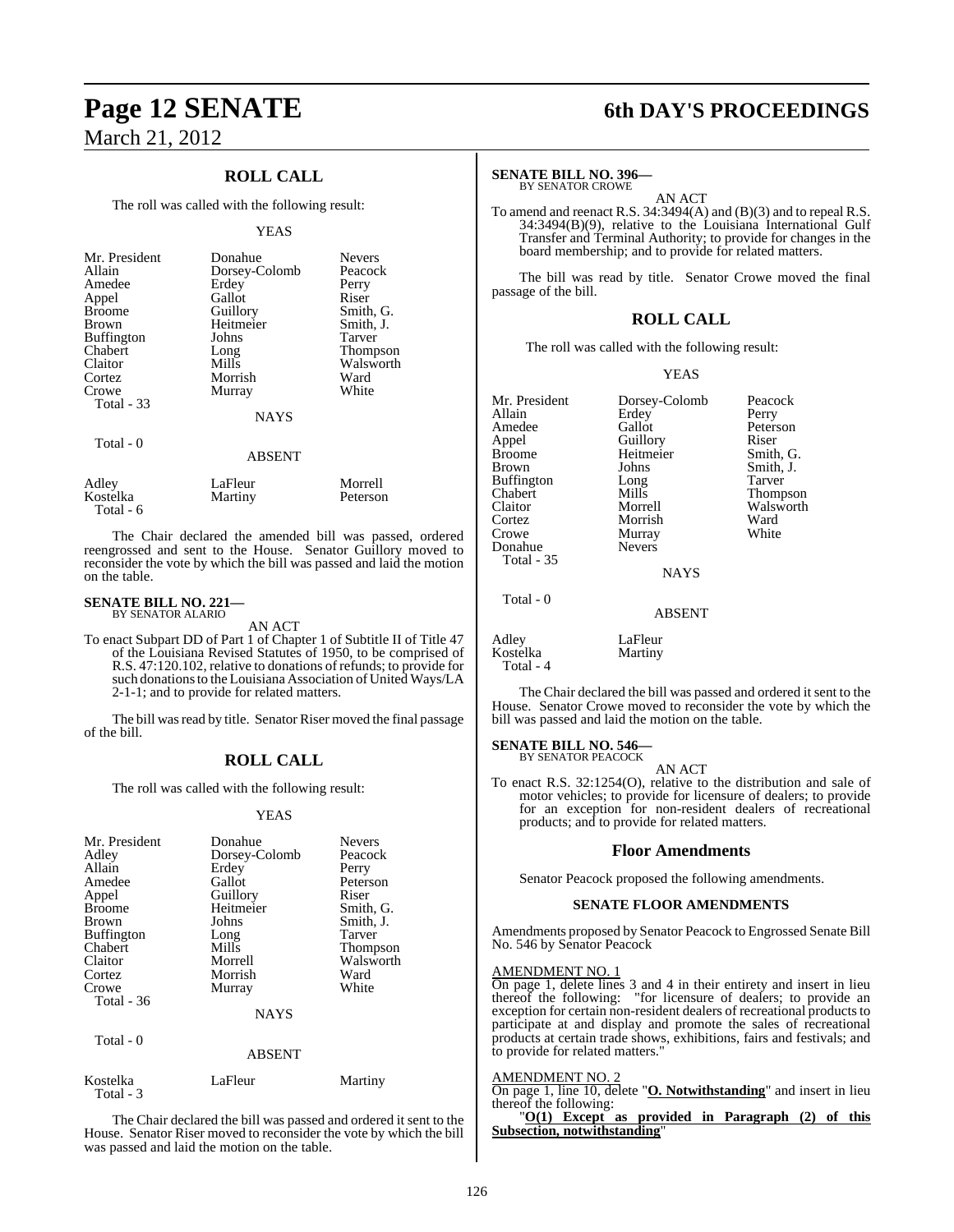# **6th DAY'S PROCEEDINGS Page 13 SENATE**

# March 21, 2012

AMENDMENT NO. 3

On page 1, lines 11 and 12, delete "**offer for sale or to display**" and insert the following: "**display and promote**"

AMENDMENT NO. 4

On page 1, between lines 15 and 16, insert the following:

"**(2) No non-resident exhibitor for a particular brand shall be allowed to participate and display and promote the sales of recreational products as provided in Paragraph (1) of this Subsection unless a Louisiana recreational products dealer with the same brand whose community or territory or area of responsibility includes the location in which the show, exhibition, fair, or festival is to occur is first offered the opportunity to acquire space at the show, exhibition, fair, or festival.**"

On motion of Senator Peacock, the amendments were adopted.

On motion of Senator Peacock, the amended bill was read by title and returned to the Calendar, subject to call.

**SENATE BILL NO. 557—**<br>BY SENATORS ERDEY, ADLEY, BROWN, BUFFINGTON, HEITMEIER,<br>NEVERS AND GARY SMITH

AN ACT

To amend and reenact R.S. 47:463.71(C), relative to the special prestige license plate for the Boy Scouts of America; to provide for an annual royalty fee and for distribution of collections; and to provide for related matters.

The bill was read by title. Senator Erdey moved the final passage of the bill.

### **ROLL CALL**

The roll was called with the following result:

#### YEAS

| Mr. President     | Erdey         | Peacock   |
|-------------------|---------------|-----------|
| Allain            | Gallot        | Perry     |
| Amedee            | Guillory      | Peterson  |
| Appel             | Heitmeier     | Riser     |
| <b>Broome</b>     | Johns         | Smith, G. |
| <b>Brown</b>      | Kostelka      | Smith, J. |
| <b>Buffington</b> | LaFleur       | Tarver    |
| Chabert           | Long          | Thompson  |
| Claitor           | Mills         | Walsworth |
| Cortez            | Morrell       | Ward      |
| Crowe             | Morrish       | White     |
| Donahue           | Murray        |           |
| Dorsey-Colomb     | <b>Nevers</b> |           |
| Total - 37        |               |           |
|                   | NAYS          |           |

 $Total - 0$ 

#### ABSENT

Adley Martiny Total - 2

The Chair declared the bill was passed and ordered it sent to the House. Senator Erdey moved to reconsider the vote by which the bill was passed and laid the motion on the table.

#### **SENATE BILL NO. 581—**

BY SENATORS APPEL AND ALARIO AND REPRESENTATIVES CARTER AND KLECKLEY

AN ACT

To enact Part X-A of Chapter 1 of Title 17 of the Louisiana Revised Statutes of 1950, to be comprised of R.S. 17:407.21 through 407.25, relative to early childhood education; to provide for the creation of an early childhood care and education network; to provide for the purposes of such network and the duties and responsibilities of certain state agencies related thereto; to provide relative to early childhood education programs and

standards; to provide for an accountability system for early childhood education programs; to provide relative to a quality rating system for certain day care centers; to provide for legislative findings and intent; and to provide for related matters.

#### **Floor Amendments**

Senator Appel proposed the following amendments.

#### **SENATE FLOOR AMENDMENTS**

Amendments proposed by Senator Appel to Engrossed Senate Bill No. 581 by Senator Appel

AMENDMENT NO. 1 On page 4, line 16, between "**of**" and "**funding**" insert "**public**"

AMENDMENT NO. 2 On page 4, line 17, change "**(2)**" to "**(2)(a)**"

#### AMENDMENT NO. 3

On page 4, line 19, between "**Council**" and "**the Childcare**" delete "**and**" and insert a comma "**,**" and between "**Louisiana**" and "**for**" insert "**, and the nonpublic school commission appointed by the state board pursuant to R.S. 17:11**"

#### AMENDMENT NO. 4

On page 4, delete lines 21and 22 and insert the following:

"**(b) Each reviewing entity shall submit its comments and recommendations to the state Department of Education, which shall prepare a summary report to be submitted to the state board for its consideration not**"

### AMENDMENT NO. 5

On page 4, at the beginning of line 24, change "**(4)**" to "**(3)**"

On motion of Senator Appel, the amendments were adopted.

#### **Floor Amendments**

Senator Amedee sent up floor amendments.

#### **SENATE FLOOR AMENDMENTS**

Amendments proposed by Senator Amedee on behalf of the Legislative Bureau to Engrossed Senate Bill No. 581 by Senator Appel

AMENDMENT NO. 1

On page 2, line 7, following "**(2)"** and before "**early**" change "**Publicly funded**" to "**Publicly-funded**"

#### AMENDMENT NO. 2

On page 2, line 8, following "**public**" and before "**should**" change "**dollars**" to "**monies**"

#### AMENDMENT NO. 3

On page 2, line 11, following "**to**" and before "**early**" change "**publicly funded**" to "**publicly-funded**"

#### AMENDMENT NO. 4

On page 2, line 14, following "**of**" and before "**early**" change "**publicly funded**" to "**publicly-funded**"

AMENDMENT NO. 5 On page 2, line 15, following "**public**" and before "**they**" change "**dollars**" to "**monies**"

#### AMENDMENT NO. 6

On page 2, line 21, following "**of**" change "**publicly funded**" to "**publicly-funded**"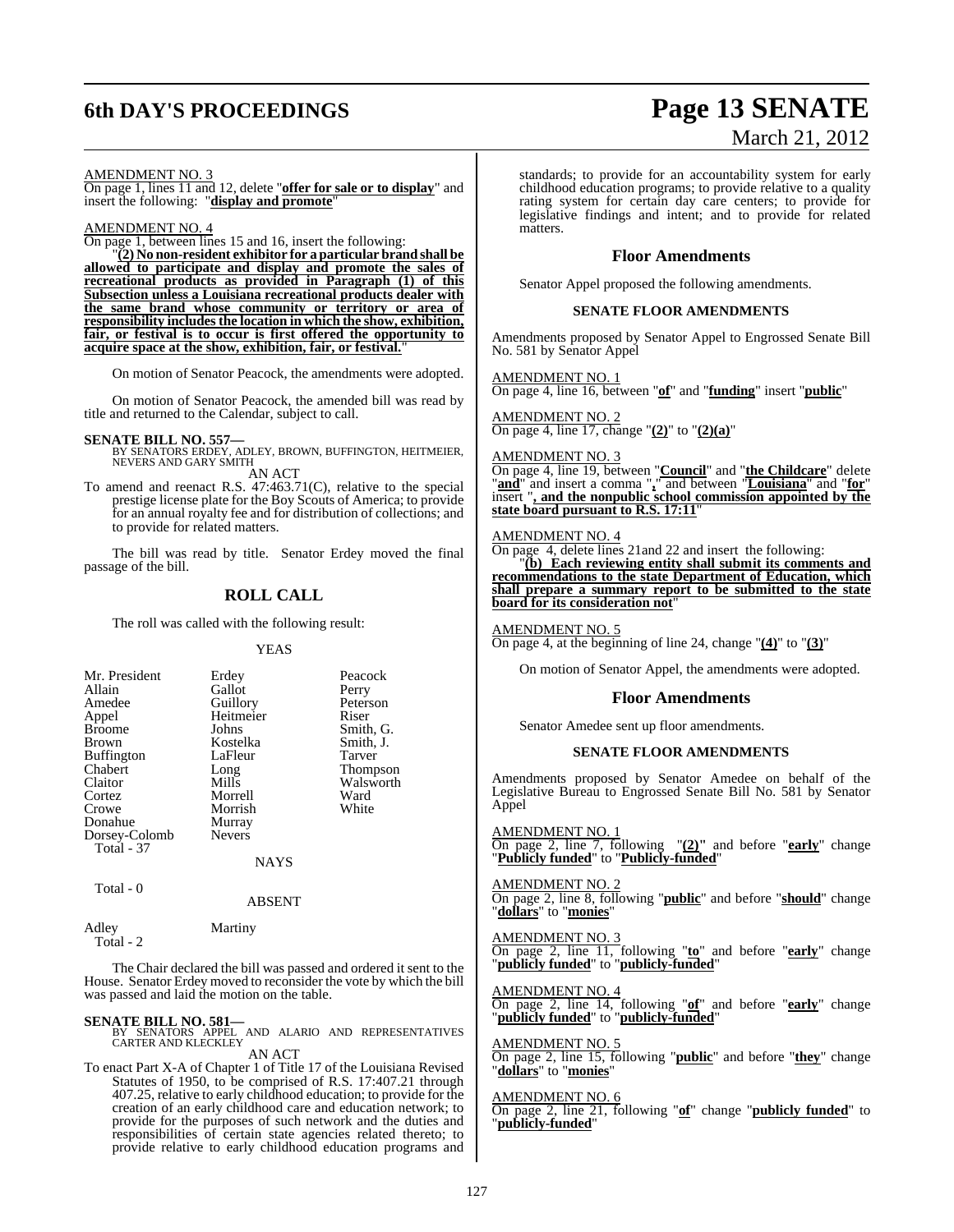AMENDMENT NO. 7 On page 2, line 26, following "**in**" and before "**early**" change "**publicly funded**" to "**publicly-funded**"

AMENDMENT NO. 8 On page 2, line 27, following "**(7)**" and before "**early**" change "**publicly funded**" to "**publicly-funded**"

AMENDMENT NO. 9 On page 2, line 28, following "**public**" and before "**that**" change "**dollars**" to "**monies**"

AMENDMENT NO. 10 On page 3, line 8, following "**state's**" and before "**early**" change "**publicly funded**" to "**publicly-funded**"

AMENDMENT NO. 11 On page 3, line 27, following "**for**" and before "**and**" change "**three**" to "**three -**"

AMEND<u>MENT NO. 12</u> On page 3, line 28, following "**in**" and before "**early**" change "**publicly funded**" to "**publicly-funded**"

AMENDMENT NO. 13 On page 3, line 29, following "**for**" change "**publicly**" to <u>"publicly -</u>

On motion of Senator Amedee, the amendments were adopted.

#### **Floor Amendments**

Senator Peacock proposed the following amendments.

#### **SENATE FLOOR AMENDMENTS**

Amendments proposed by Senator Peacock to Engrossed Senate Bill No. 581 by Senator Appel

AMENDMENT NO. 1 On page 4, line 1, change "**includes**" to "**does not include**"

Senator Peacock moved the adoption of the amendments.

Senator Appel objected.

## **ROLL CALL**

The roll was called with the following result:

#### YEAS

| <b>Brown</b><br>Dorsey-Colomb<br>Total - 5                                                                                                       | Peacock<br>Peterson                                                                                                              | Tarver                                                                                                        |
|--------------------------------------------------------------------------------------------------------------------------------------------------|----------------------------------------------------------------------------------------------------------------------------------|---------------------------------------------------------------------------------------------------------------|
|                                                                                                                                                  | <b>NAYS</b>                                                                                                                      |                                                                                                               |
| Mr. President<br>Adley<br>Allain<br>Amedee<br>Appel<br><b>Broome</b><br><b>Buffington</b><br>Chabert<br>Claitor<br>Cortez<br>Crowe<br>Total - 32 | Donahue<br>Erdey<br>Gallot<br>Guillory<br>Heitmeier<br>Johns<br>Kostelka<br>Long<br>Mills<br>Morrell<br>Morrish<br><b>ABSENT</b> | Murray<br><b>Nevers</b><br>Perry<br>Riser<br>Smith, G.<br>Smith, J.<br>Thompson<br>Walsworth<br>Ward<br>White |
| LaFleur<br>Total - 2                                                                                                                             | Martiny                                                                                                                          |                                                                                                               |

# **Page 14 SENATE 6th DAY'S PROCEEDINGS**

The Chair declared the amendments were rejected.

The bill was read by title. Senator Appel moved the final passage of the amended bill.

## **ROLL CALL**

The roll was called with the following result:

#### YEAS

| Mr. President                                                | Dorsey-Colomb                                     | Peacock   |
|--------------------------------------------------------------|---------------------------------------------------|-----------|
| Adley                                                        | Erdey                                             | Perry     |
| Allain                                                       | Gallot                                            | Peterson  |
| Amedee                                                       | Guillory                                          | Riser     |
| Appel                                                        | Heitmeier                                         | Smith, G. |
| <b>Broome</b>                                                | Johns                                             | Smith, J. |
| Brown                                                        | Kostelka                                          | Tarver    |
| <b>Buffington</b>                                            | Long                                              | Thompson  |
| Chabert                                                      | Mills                                             | Walsworth |
| Claitor                                                      | Morrell                                           | Ward      |
| Cortez<br>Crowe<br>Donahue<br><b>Total - 37</b><br>Total - 0 | Morrish<br>Murray<br><b>Nevers</b><br><b>NAYS</b> | White     |

ABSENT

LaFleur Martiny Total - 2

The Chair declared the amended bill was passed, ordered reengrossed and sent to the House. Senator Appel moved to reconsider the vote by which the bill was passed and laid the motion on the table.

#### **SENATE BILL NO. 603—**

BY SENATORS APPEL AND ALARIO AND REPRESENTATIVES CARTER AND KLECKLEY AN ACT

To amend and reenact R.S.  $17:54(B)(1)(b)(i)$  and (iii),  $81(A)$ , and  $(P)(1)$ , 81.4, 229, and 414.1, 441, 442, 443, 444 $(\vec{B})(1)$ , to enact R.S. 17:418 and 532(C), and to repeal R.S. 17:44, 45, 81(I), 154.2, 235.1(E), 346.1, 419, 419.1, 420, 421, 421.1, 421.2, 421.3, 421.5, 422, 422.1, 422.2, 422.3, 422.4, 422.5, 431, 444(A) and (B)(2) and (3), 446, 461 through 464, and 1207, relative to elementary and secondary education; to provide with respect to teachers and other school employees; to provide with respect to local school superintendents, their employment, and their duties and responsibilities; to provide relative to local school boards and their functions and powers; to provide relative to school personnel decisions; to provide relative to school board reduction in force policies; to provide with respect to the salaries and compensation of teachers and other school employees; to provide relative to tenure for school employees and the removal of tenured and non-tenured teachers; to provide for effectiveness; and to provide for related matters.

On motion of Senator Appel, the bill was read by title and returned to the Calendar, subject to call.

## **SENATE BILL NO. 610—** BY SENATOR RISER

#### AN ACT

To amend and reenact R.S. 47:120.37(A), (C), and (D), relative to the Department of Revenue; to provide for distribution dates for donations from individual state income tax returns to donees; and to provide for related matters.

### **Floor Amendments**

Senator Riser proposed the following amendments.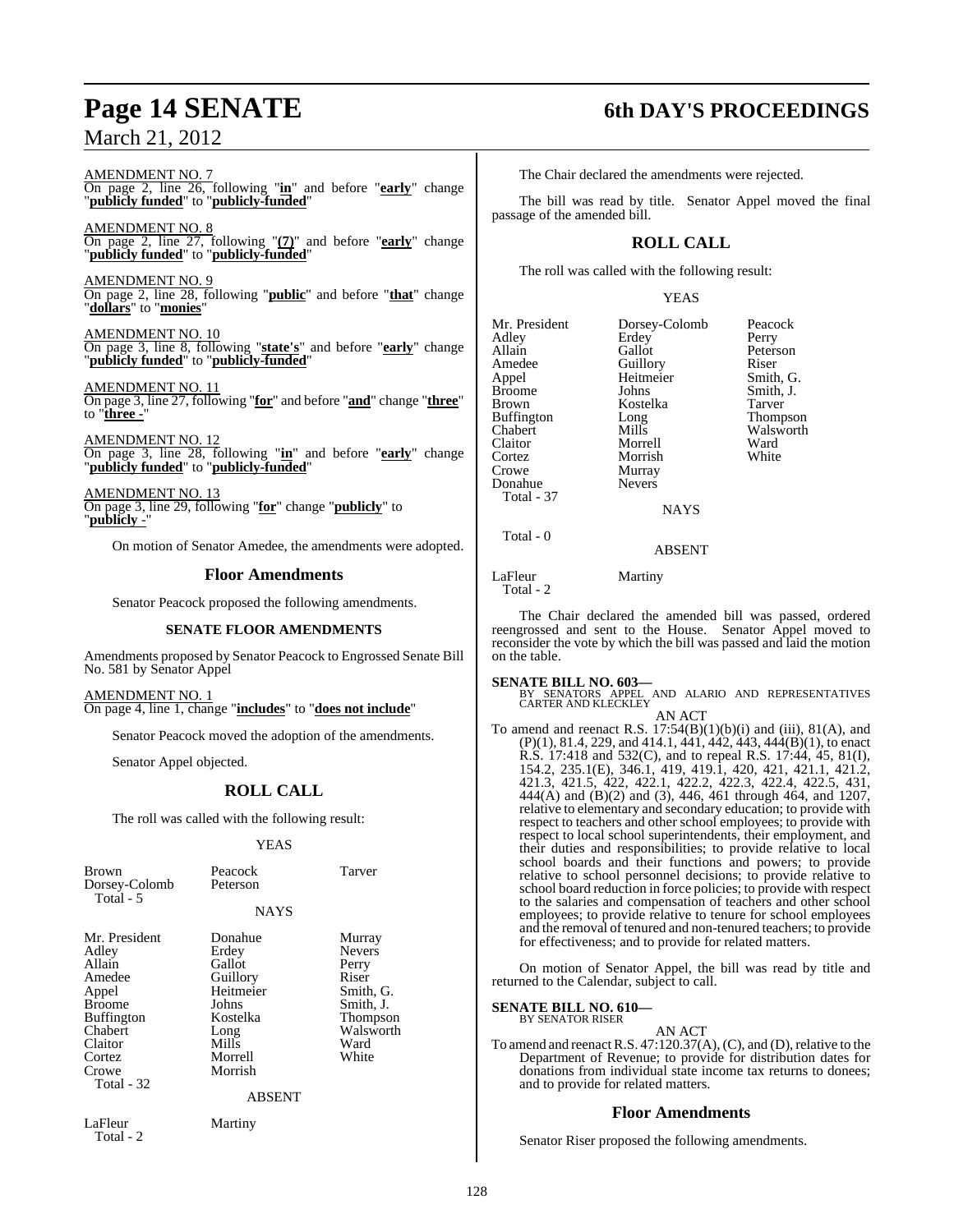## **6th DAY'S PROCEEDINGS Page 15 SENATE**

#### **SENATE FLOOR AMENDMENTS**

Amendments proposed by Senator Riser to Engrossed Senate Bill No. 610 by Senator Riser

#### AMENDMENT NO. 1

On page 2, at the end of line 14, add "**Subtitle II of**"

On motion of Senator Riser, the amendments were adopted.

The bill was read by title. Senator Riser moved the final passage of the amended bill.

#### **ROLL CALL**

The roll was called with the following result:

#### YEAS

| Mr. President<br>Adley<br>Allain<br>Amedee<br>Appel<br><b>Broome</b><br><b>Brown</b><br><b>Buffington</b><br>Chabert<br>Claitor<br>Cortez<br>Crowe | Donahue<br>Dorsey-Colomb<br>Erdey<br>Gallot<br>Guillory<br>Heitmeier<br>Johns<br>Kostelka<br>Long<br>Mills<br>Morrish<br>Murray | <b>Nevers</b><br>Peacock<br>Perry<br>Peterson<br>Riser<br>Smith, G.<br>Smith, J.<br>Tarver<br>Thompson<br>Walsworth<br>Ward<br>White |
|----------------------------------------------------------------------------------------------------------------------------------------------------|---------------------------------------------------------------------------------------------------------------------------------|--------------------------------------------------------------------------------------------------------------------------------------|
| <b>Total - 36</b>                                                                                                                                  | <b>NAYS</b>                                                                                                                     |                                                                                                                                      |
| $Total - 0$                                                                                                                                        |                                                                                                                                 |                                                                                                                                      |

**ABSENT** 

| LaFleur   | Martiny | Morrell |
|-----------|---------|---------|
| Total - 3 |         |         |

The Chair declared the amended bill was passed, ordered reengrossed and sent to the House. Senator Riser moved to reconsider the vote by which the bill was passed and laid the motion on the table.

#### **Rules Suspended**

Senator Thompson asked for and obtained a suspension of the rules to revert to the Morning Hour.

#### **Introduction of Senate Concurrent Resolutions**

#### **SENATE CONCURRENT RESOLUTION NO. 28—** BY SENATOR JOHNS

A CONCURRENT RESOLUTION

To expressthe sincere and heartfelt condolences of the Legislature of Louisiana upon the death of Lake Charles attorney, Benjamin W. Mount, and to commend a life well spent in service to his community and to note the proud legacy he leaves to the state of Louisiana.

The resolution was read by title and placed on the Calendar for a second reading.

#### **Privilege Report of the Committee on Senate and Governmental Affairs**

#### **ENROLLMENTS**

Senator Amedee, Chairman on behalf of the Committee on Senate and Governmental Affairs, submitted the following report:

# March 21, 2012

March 21, 2012

To the President and Members of the Senate:

I am directed by your Committee on Senate and Governmental Affairs to submit the following report:

The following Senate Concurrent Resolution has been properly enrolled:

#### **SENATE CONCURRENT RESOLUTION NO. 25—**

BY SENATORS ALARIO, ADLEY, ALLAIN, AMEDEE, APPEL, BROOME,<br>BROWN, BUFFINGTON, CHABERT, CLAITOR, CORTEZ, CROWE,<br>DONAHUE, DORSEY-COLOMB, ERDEY, GALLOT, GUILLORY,<br>HEITMEIER, JOHNS, KOSTELKA, LAFLEUR, LONG, MARTINY, MILLS,<br>MORR A CONCURRENT RESOLUTION

To commend and congratulate J. C. "Sonny" Gilbert, distinguished legislator, farmer, and businessman, on the occasion of his ninetieth birthday and to honor and celebrate his lifetime of outstanding contributions to the state of Louisiana.

> Respectfully submitted, "JODY" AMEDEE Chairman

The foregoing Senate Concurrent Resolution was signed by the President of the Senate.

#### **Message from the House**

#### **SIGNED HOUSE CONCURRENT RESOLUTIONS**

March 20, 2012

To the Honorable President and Members of the Senate:

I am directed to inform your honorable body that the Speaker of the House of Representatives has signed the following House Concurrent Resolutions:

#### **HOUSE CONCURRENT RESOLUTION NO. 43—** BY REPRESENTATIVE BARRAS

A CONCURRENT RESOLUTION

To commend Don de Mahy upon being named a National Merit Finalist.

#### **HOUSE CONCURRENT RESOLUTION NO. 44—**

BY REPRESENTATIVES SMITH, ABRAMSON, ADAMS, ANDERS, ARMES, ARNOLD, BADON, BARKAS, BRILLIOT, STUART BISHOP, WESLEY BISHOP, BROADWATER, BURSCSEIT, BROWN, BURFORD, HENRY BURSCE, HANGANIN, GONNICK, CONNICK, BURRELL, CARMODY, CA

To commemorate the eightieth anniversary of the dedication of the Louisiana State Capitol and to recognize it as a great place to visit.

**HOUSE CONCURRENT RESOLUTION NO. 45—**<br>BY REPRESENTATIVES ROBIDEAUX, BARRAS, STUART BISHOP,<br>NANCY LANDRY, TERRY LANDRY, MONTOUCET, ORTEGO, AND<br>PIERRE

#### A CONCURRENT RESOLUTION

To commend Lafayette upon being named the Tastiest Town in the South by Southern Living magazine.